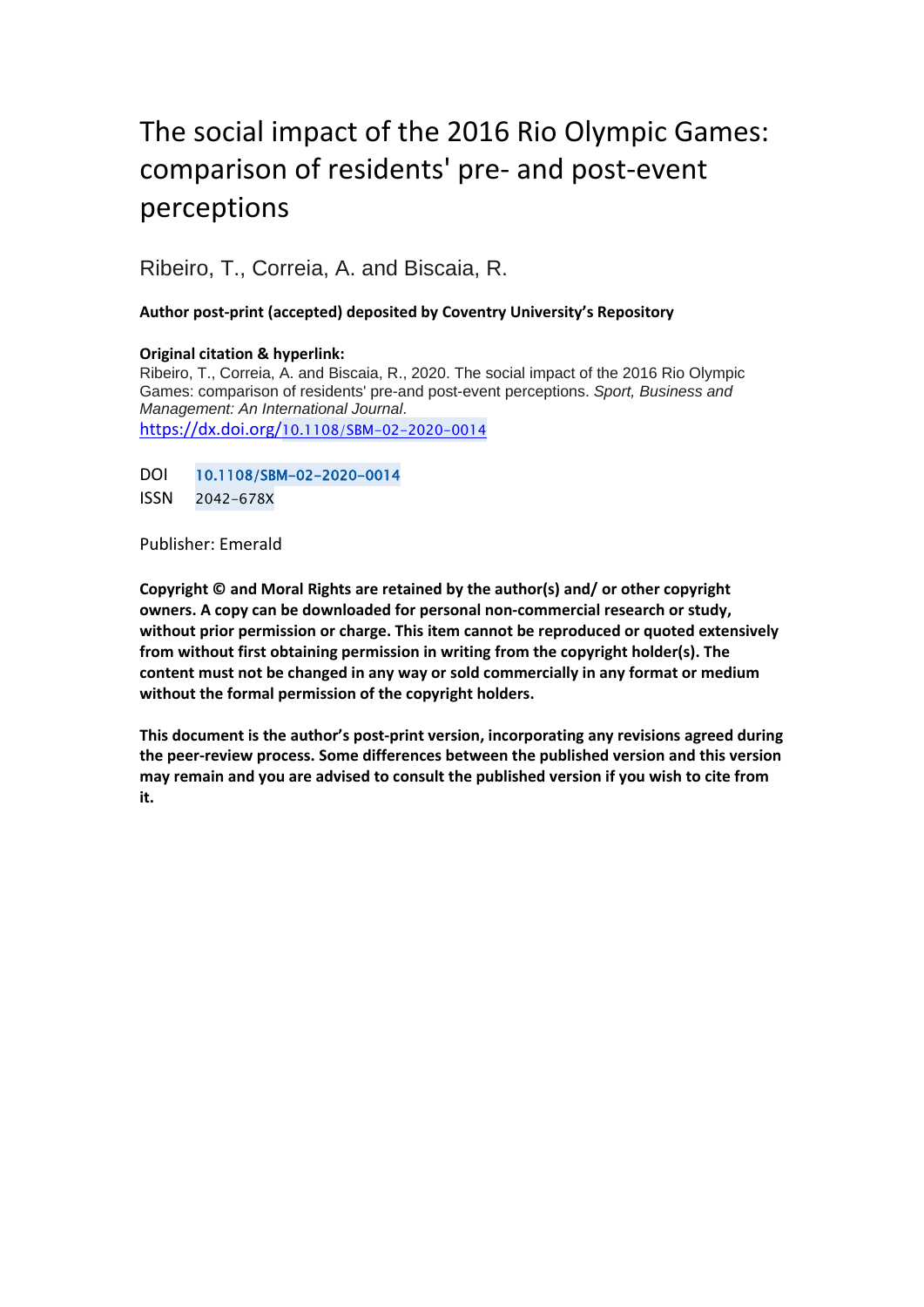# **The social impact of the 2016 Rio Olympic Games: comparison of residents' pre- and post-event perceptions**

Tiago Ribeiro, Centro Universitário Augusto Motta, Rio de Janeiro, Brazil Abel Correia, University of Lisbon, Portugal Rui Biscaia, Coventry University, UK

Author post-print (accepted) deposited by Coventry University's Repository

Original citation & hyperlink:

Ribeiro, T., Correia, A., & Biscaia, R. (2020). The social impact of the 2016 Rio Olympic Games: comparisons of residents' pre- and post-event perceptions. *Sport, Business and Management*, DOI: 10.1108/SBM-02-2020-0014

# Publisher: Emerald

NOTICE: this is the author's version of a work that was accepted for publication in Sport, Business and Management. Changes resulting from the publishing process, such as editing, corrections, structural formatting, and other quality control mechanisms may not be reflected in this document. A definitive version was subsequently published in *Sport, Business and Management* DOI: 10.1108/SBM-02-2020-0014

Please address correspondence to: Rui Biscaia Jaguar Building, School of Marketing and Management, Coventry University Priory Street, CV1 5FB, Coventry, United Kingdom Email: rui.biscaia@coventry.ac.uk

This document is the author's post-print version, incorporating any revisions agreed during the peer-review process. Some differences between the published version and this version may remain and you are advised to consult the published version if you wish to cite from it.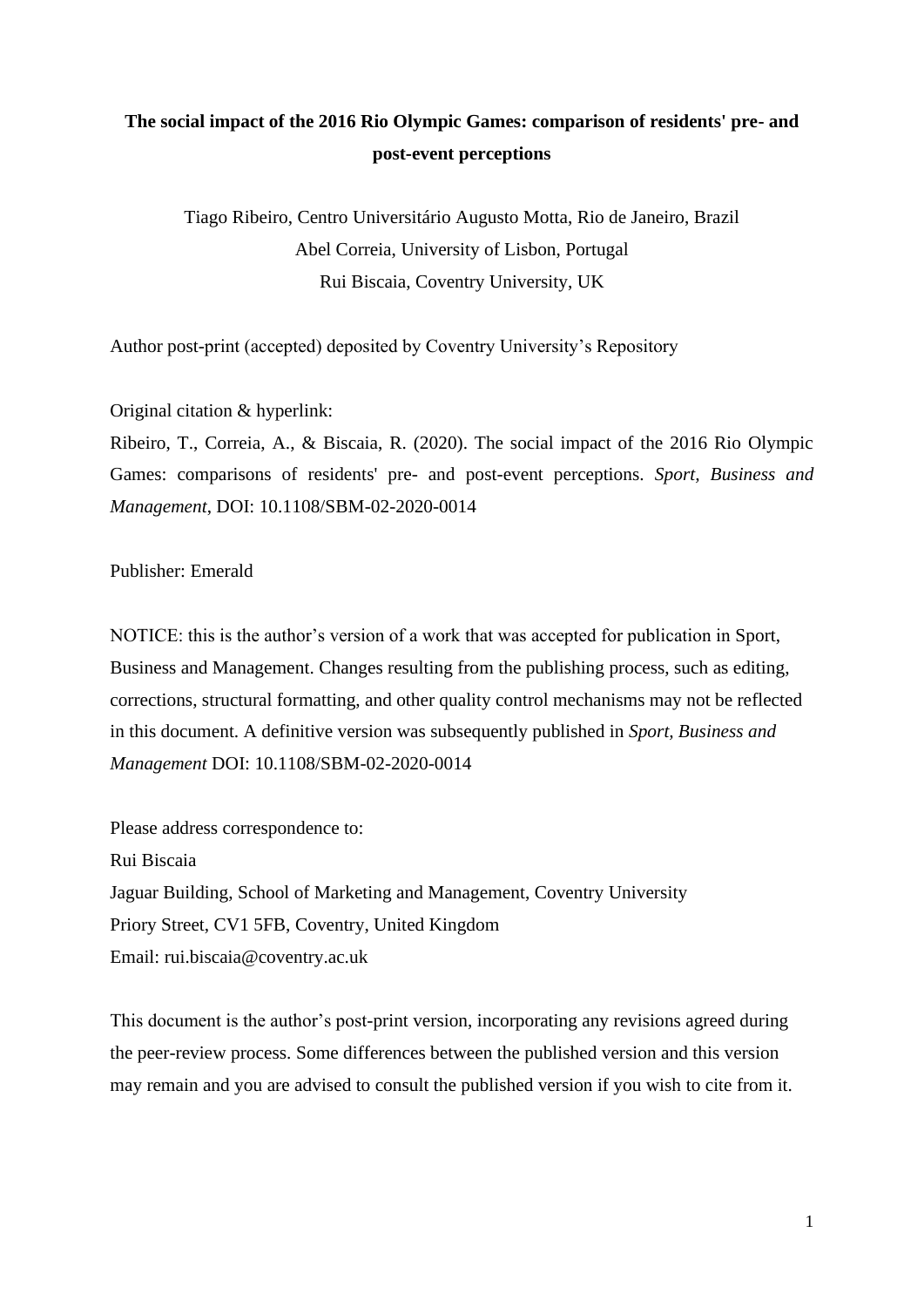# **The social impact of the 2016 Rio Olympic Games: comparison of residents' pre- and post-event perceptions**

**Purpose:** Despite the recognition that citizens' perceptions of mega sport events' social impact is critical for the sustainable development of these events and host cities, most previous studies have not taken into consideration how these perceptions may change over time. This study examines citizens' social impact perceptions of the 2016 Rio Olympic Games before and after the event.

**Design/methodology:** Data were collected among local residents of Rio de Janeiro pre- and post-event ( $n = 256$ ). A confirmatory factor analysis (CFA) analysed the psychometric properties of the proposed social impact constructs. Subsequently, a multi-group analysis and latent mean comparisons were conducted to test social impact perceptions pre- and postevent.

**Findings:** The multi-group CFA showed factorial stability of the social impact model in both periods, while the latent mean comparisons revealed significant differences in the dimensions of social experiences, city image and community pride enhancement, public infrastructures and social conflicts. Results indicate that the perception of positive impacts tends to increase, while perceived negative impacts decrease from pre- to post-event.

**Implications:** The social effects of hosting sport mega-events result in a short-term change in attitudes towards the local community, leading to a better comprehension on how communities perceive the event's impact on their lives.

**Originality/value:** In a highly complex mega-event such as the Olympic Games, any change may influence residents' perceptions. The findings of this study demonstrate the importance of residents to determining support or opposition in hosting the event allowing a better understanding the exchange effects.

**Keywords**: Social Impact; Mega-events; Olympic Games; Host cities; Local Communities.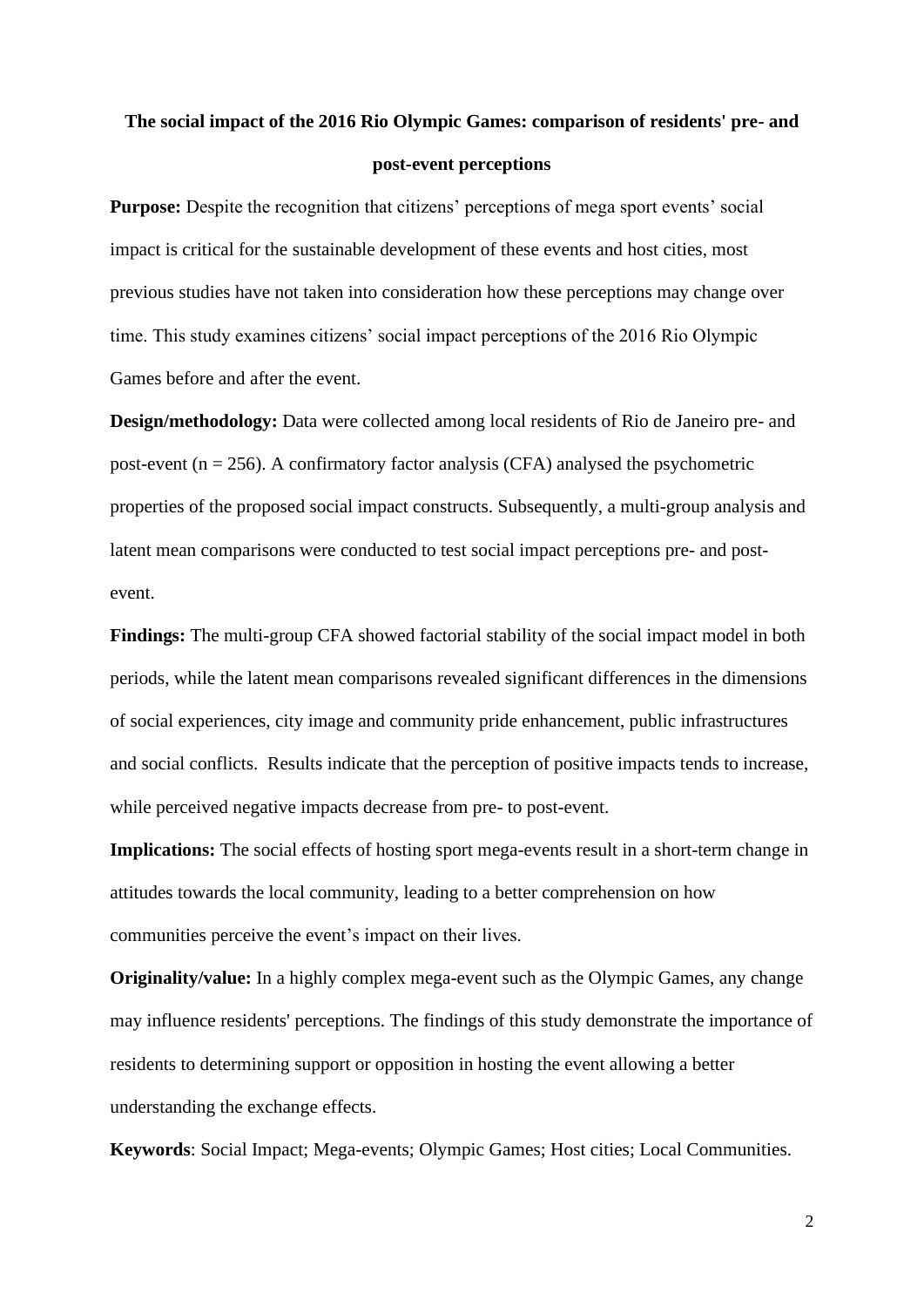#### **Introduction**

Mega-events such as the Olympic Games are one-time and short-term obtrusive events that can generate profound positive and negative impacts on host communities (Gürsoy *et al.*, 2017). These impacts are typically haphazard and unplanned (Taks *et al.*, 2015), occur immediately before, during, and after the mega-event (Preuss and Solberg, 2006) and with immediate effect on the quality of life of local (Balduck *et al.*, 2011). Many cities that apply for such events seem to be taking for granted that they automatically will generate short-term benefits for the host region. However, the recent emergence of anti-bid groups (e.g., "No Boston 2024"; "Native Anti-2010 Resistance"; "No Olympics LA") has highlighted local perceptions of negative impacts ( e.g., high costs, maintenance backlogs, and ineffectiveness of public transport system; Kassens-Noor, 2019). Thus, the International Olympic Committee (IOC) has been forced to set out a reform agenda (Olympic Agenda 2020's New Norm) to reimagine how the Olympic Games are delivered, from candidature through to legacy, in close cooperation with the bidding cities (MacAloon, 2016).

In contrast, a number of studies continue to suggest that hosting sport mega-events is socially and economically beneficial for the host regions (e.g., Lee *et al.* 2013; McGillivray *et al.,* 2019). These suggested benefits are often related to the attraction of tourists, advertisement of local products to a global audience, increased business in exports and investment, enhancement of event management knowledge, and development of the tourist industry both locally and internationally (Pappalepore and Duignan 2016). For example, Rose and Spiegel (2011) detail how an Olympic bid can act as a signal to induce international trade, and thus boost a nation's economy. Nevertheless, most studies about mega-events are focused on the so-called developed and democratic countries (Lee *et al.,* 2013; Giulianotti *et al.*, 2015; Duignan *et al.*, 2019). In addition, previous studies suggest little knowledge of other influential factors (Ma *et al.,* 2013) such as public infrastructure (Liu, 2016), and have been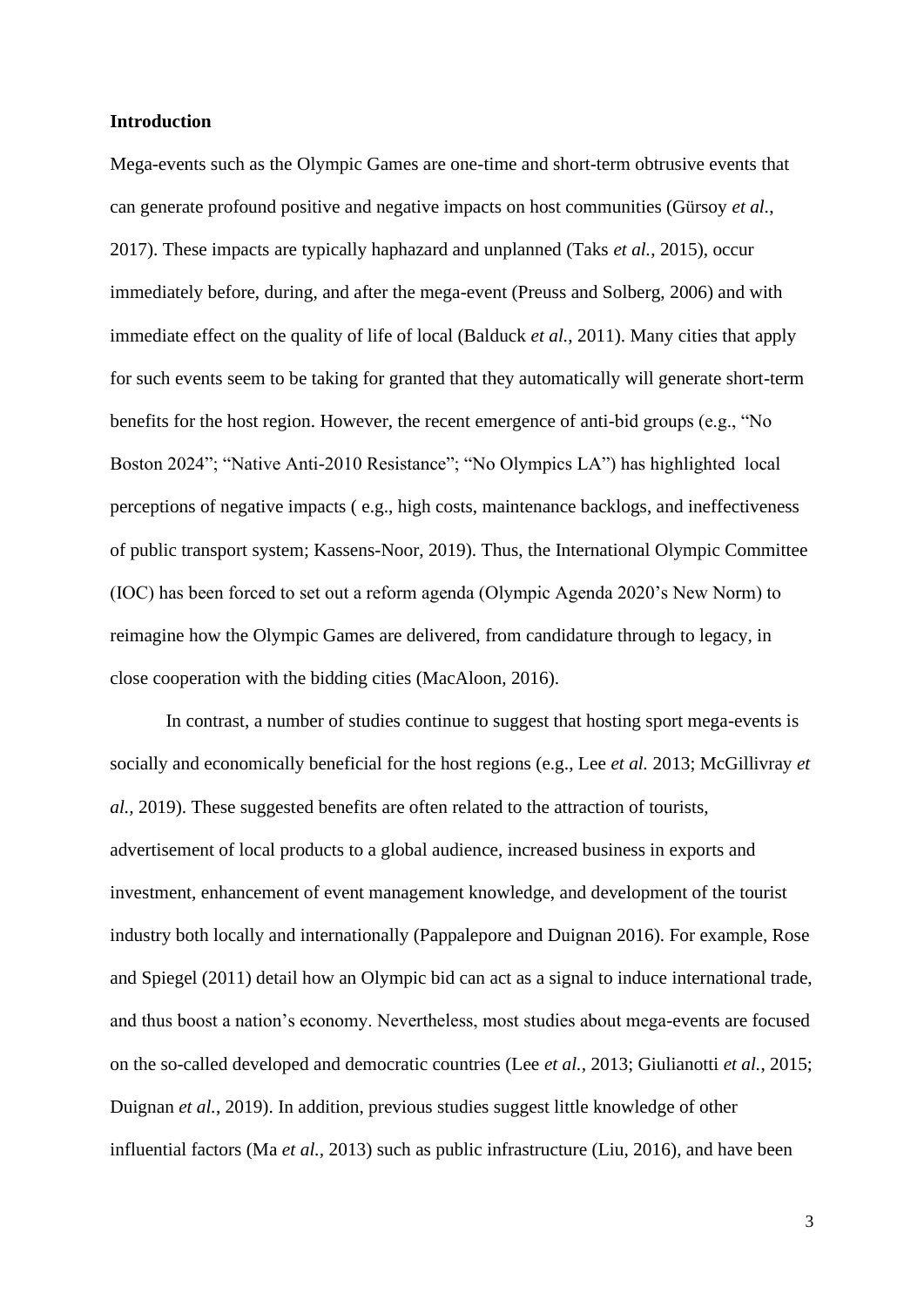cross-sectional (e.g., Mao and Huang, 2016), whereas perceptions of event features may vary over time (Ribeiro *et al.* 2018). Thus, understanding how residents of the host cities perceive the social impact of sport mega-events is important for a number of reasons. First, the social effects of hosting sport mega-events may result in a change in attitudes towards the local community (e.g. awareness of various local resources; Tomiyama, 2018) leading to increased attention of understanding the exchange effects (Japan Sports Agency, 2016). Second, the evaluation of host residents' reactions to sport events can result in more effective stakeholder management (Chen and Tian, 2015) leading to better planning, implementation and to leveraging the event outcomes (Ritchie *et al.,* 2009). Third, residents' perceptions of costs and benefits of mega-events are crucial for determining support or opposition in hosting (Müller, 2017a) allowing a better understanding of winners and losers (Ma *et al.,* 2013).

Identifying host city residents' perceptions is vital for the sustainable development of sport events and cities (Ma et al., 2011; Ma et al., 2013). Notwithstanding, with the exception of one recent publication (Rocha, 2020), previous studies on Rio 2016 Olympic Games have focused on short-term social consequences for the local community. From a theoretical point a view, understanding citizens' perceptions of the event throughout time is important to help clarify social exchanges. Therefore, the purpose of this study is to compare local residents' social impact perceptions of the 2016 Rio Olympic Games pre- and post-event. From a practical standpoint, this study aims to contribute to a community-based planning approach for future events through deepening bonds in the local community and increasing the attachment of individuals to the host city.

#### **Theoretical background**

#### *Olympic Games*

The Olympic Games reflect the global mobility of capital, people and information, the extension of economic and social relations into various spheres of life (Müller, 2017a; Hiller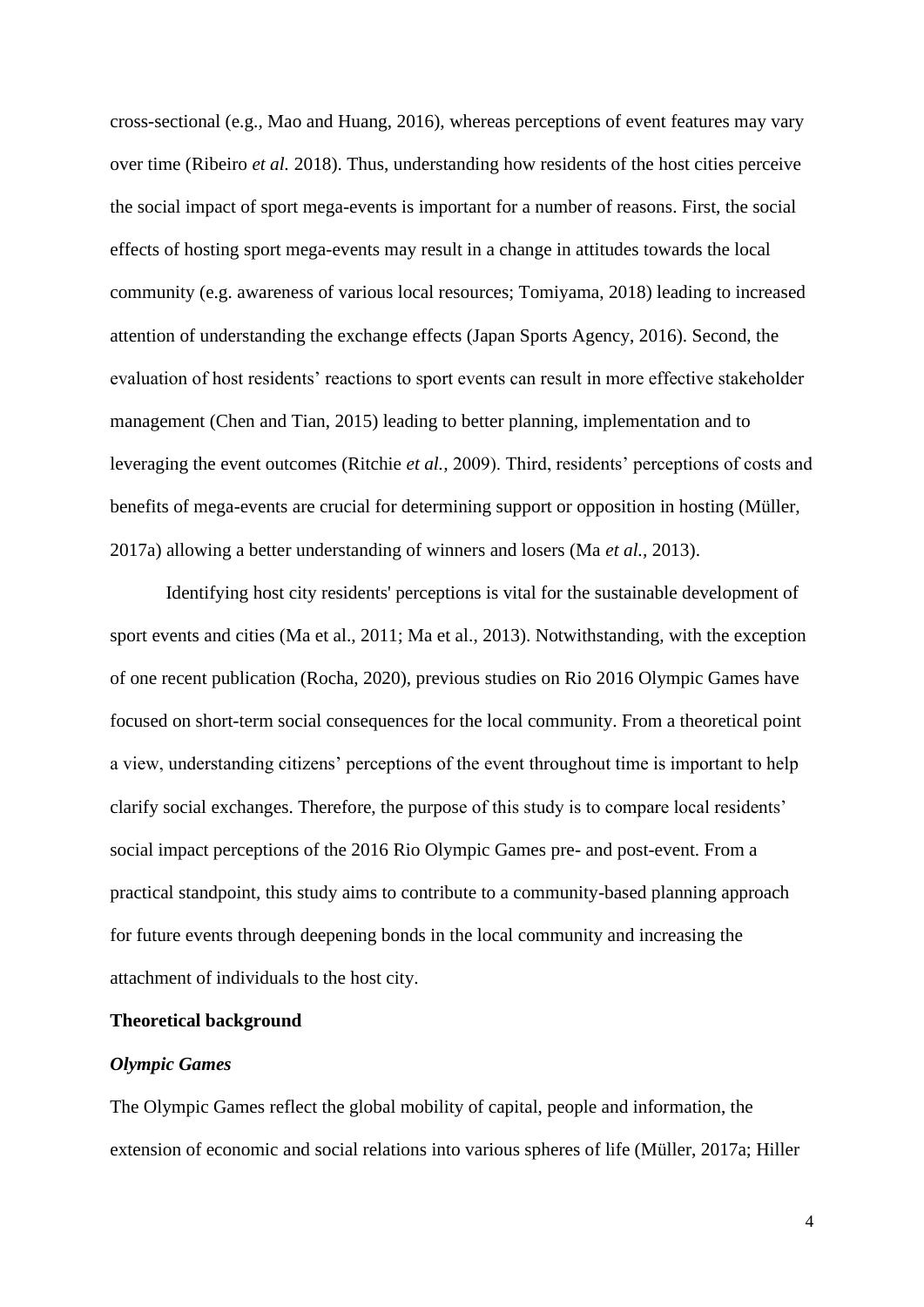and Whannel, 2016). As noted by VanWynsberghe, Derom and Maurer (2012, p. 188), "the Olympic Games might be unique among mega-events because they also represent a catalyst for positive social change in the host region and around the world, supplying additional symbols and images with which to attract capital". Also, the Olympic Games are a wellutilized cause that proponents use as part of a city or region growth agenda, given that it generally requires major infrastructure projects and often promotes urban development as part of regeneration strategies of the host city (Müller, 2017b). This was evident in London 2012 (e.g., East London industrial area), Beijing 2008 (e.g., several environmental projects implemented in the city), and Barcelona 1992 (e.g., new service facilities and recreational areas) (Preuss, 2015). In Rio de Janeiro, the Olympic Games were part of strategy to advance urban transport and upgrade neighbourhoods (Gaffney and Robertson, 2018).

As countries prepare bids to host sport mega-events such as the Olympic and Paralympic Games, one of the justifications communicated to local communities is associated with the legacy or benefits that will be left for them (Gold and Gold, 2017; Thomson *et al.,* 2018). Nowadays, the IOC promotes the sustainability of the event by focusing on aspects such as social and housing issues, and the infrastructures for developing the Games (Giulianotti *et al.,* 2015). Also, the "The New Norm" represents an attempt to address challenges associated with bidding for and hosting the Olympic Games, while encouraging the development of a sustainability strategy (Ribeiro et al, in press). One of the main interests is to generate a positive impact (IOC, 2014), but there is still the social problem of how to engage and develop the civic pride in local communities for the event. For example, after the 2012 London Olympic Games, residents took advantage of the new sports infrastructure and improved neighbourhoods that were left (Horne and Manzenreiter, 2006). On the contrary, before the 1998 Seoul Olympic Games it was estimated that 700,000 people were evicted, while around 300,000 were forced to move from their houses ahead of the 2008 Beijing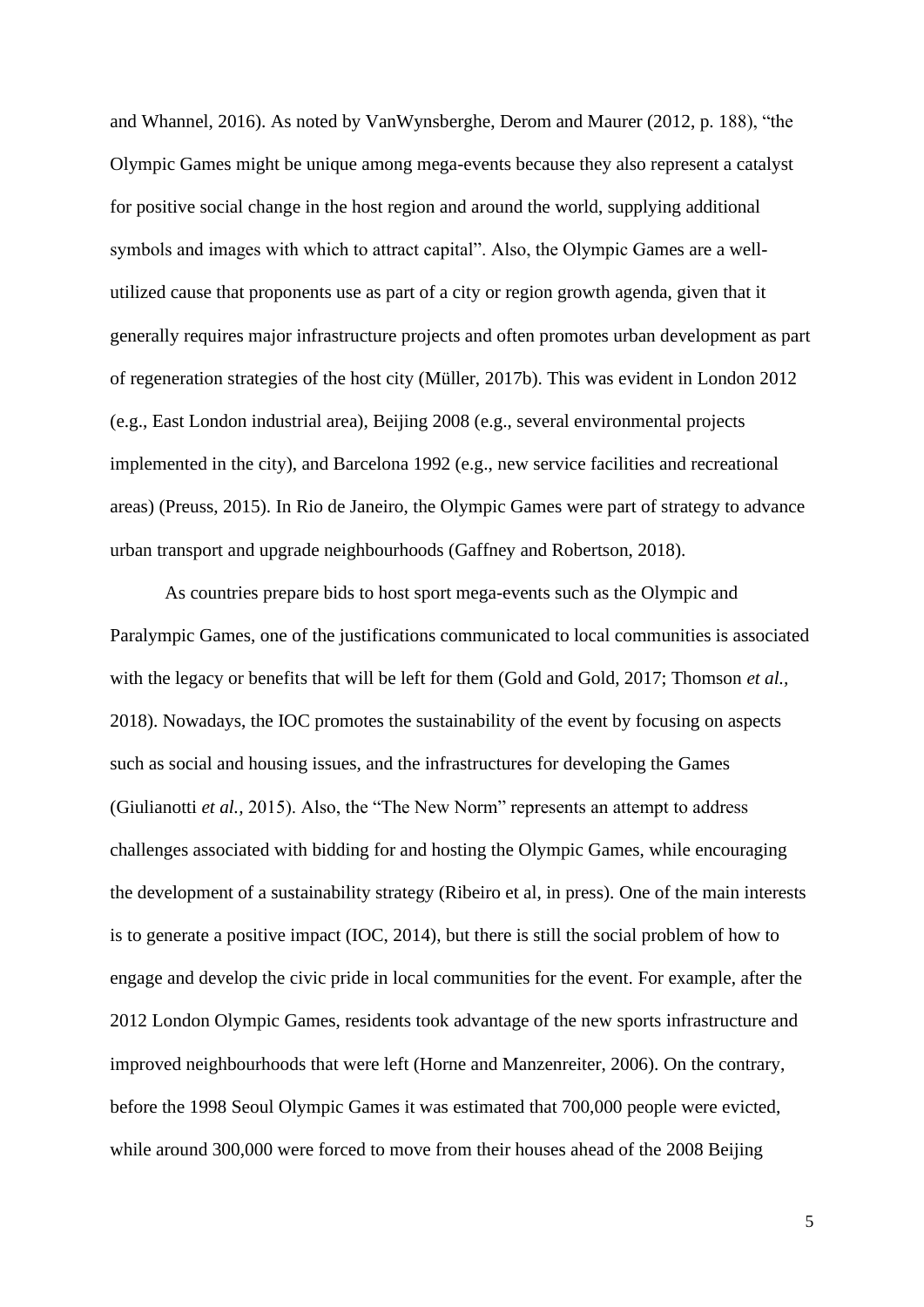Olympic Games (Ribeiro *et al.*, in press). In essence, events such as the Olympic Games can bring substantial positive and negative impacts to host areas.

A consequence of these events is the increasing need to justify whether such a strategy is desirable or beneficial for the local communities (Ma *et al.,* 2013). A sport mega-event is not only about promoting the host cities for prospect visitors, but also for giving visibility to the local communities (especially in the case of cities with social challenges such as traffic congestion, difficulties in law enforcement and increased crime; Duignan and McGillivray, 2019). A number of developing countries have hosted sport mega-events (e.g., India 2011 Cricket World Cup or South Africa 2010 FIFA World Cup), and the positive and negative impacts of such events have to be considered when discussing opportunity costs of the resources committed to hosting events in these countries (Gratton and Preuss, 2008). This is the case of Brazil where numerous sport events were hosted (e.g., 2016 Rio Olympic Games, 2014 FIFA World Cup, 2007 Pan-American Games) in recent years as part of a strategy to demonstrate the country's vitality (Santos *et al.,* 2016). Although some studies have examined the social impact of sport mega-events in single moments in time (i.e. cross-sectional studies; Kim and Walker, 2012; Liu, 2016), a longitudinal examination of the social value of these events is warranted to further understand the continued impacts on the host communities.

#### *Positive impacts of hosting the Olympic Games*

The hosting of sport mega-events provides an unparalleled opportunity to make a statement on the world stage or to put the host "on the map" through the associated international media coverage (Parent and Chappelet, 2015). In the case of the Olympic Games, the event provides opportunities for increased publicity and enhanced awareness for host cities and nations (Grix and Houlihan, 2014), attraction of potential investment in new facilities that locals and tourists alike can enjoy (Hiller, 2006), increased tax revenues, employment opportunities and new sources of income before, during and after hosting the event (Mao and Huang, 2016). For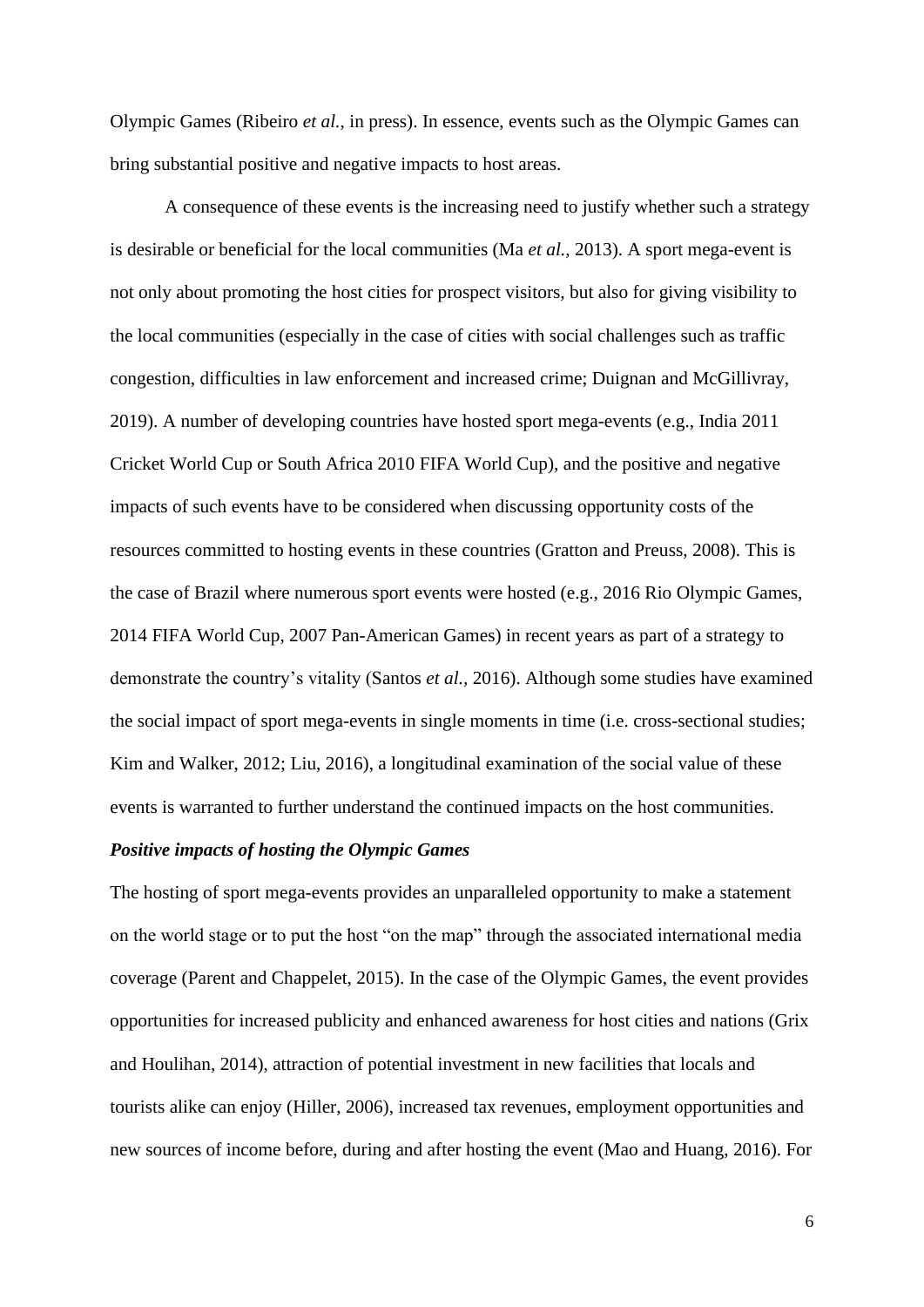instance, Deccio and Baloglu (2002) analysed the 2002 Winter Olympic Games and noted that the local residents were positively affected by expected social interaction opportunities, economic gain and resource use.

Local governments seek to host these sport mega-events not only to provide an economic stimulus, but also to promote positive social and cultural impacts to residents (Kim and Walker, 2012). Benefits such as residents' increased attitudes toward event hosting or improved quality of life have been indicated as relevant indicators for a host community's prosperity (Kaplanidou, 2012; Al-Emadi *et al.,* 2017). Positive social impacts such as increased community pride, strengthening of cultural values and traditions, and increases in national identity (Heere *et al.,* 2013; Inoue and Havard, 2014) have been often suggested in prior studies, and may translate into a sustainable legacy for the host societies in the form of social capital (i.e., community connectedness). To this respect, Gibson *et al.* (2014) noted that feelings of event-related pride/euphoria and social cohesion increased from pre to post-event. These suggested positive impacts are part of the rationale for some cities that bid to host sport mega-events by claiming opportunities to unite its citizens, whether on a national scale, or within local communities (Bason and Grix, 2018). Furthermore, hosting sport mega-events often provides the opportunity for Governments who seek to attract tourism and foreign investment besides being part of a state's wider soft power strategies (Grix and Houlihan, 2014). Brazil has been suggested as an example of a country using these events to project a positive external image. That is, the 2007 Pan American Games has been suggested to have been a precursor to winning the right to host both the 2014 World Cup and the 2016 Olympic Games, justifying a number of positive signals of inclusion and acceptance in the international system (Grix *et al.*, 2015). Table 1 provides an overview of the suggested positive and negative impacts of sport mega-events on host communities.

[Insert Table 1 around here]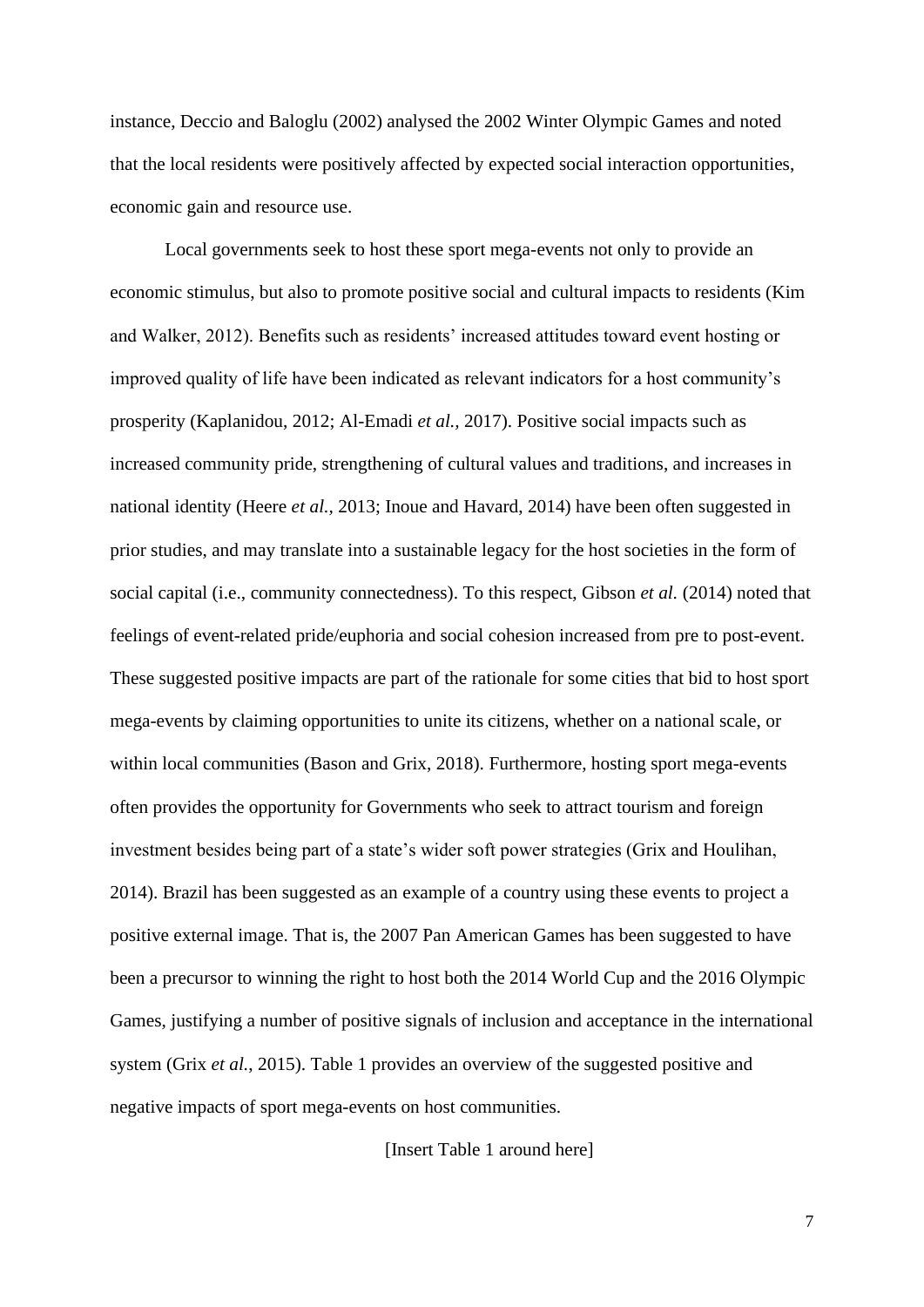#### *Negative impacts of hosting the Olympic Games*

It has been widely discussed that the Olympic Games can also provide negative social impacts on the host cities and their local communities (e.g., Mao and Huang, 2016). Cities and countries often see mega-events as opportunities to boost or reshape their image (e.g., Germany used the 2006 World Cup to alter a tarnished image; Grix *et al.*, 2015). However, there are numerous instances where inadequate planning, poor design of the facilities, withdrawal of sponsors, political boycotts, heavy infrastructure cost overruns, and forced eviction of residents living in surrounding areas may lead to a legacy that tarnishes, rather than enhance the reputation of the host city (Preuss, 2019; Parent and Chappelet, 2015). Also, some studies have suggested that hosting the sport mega-events may create other negative effects in host cities such as prostitution and displacement of residents (Kim and Petrick, 2005). For example, the urban renewal of East London in advance of the 2012 London Olympic Games contributed to the gentrification of the area (Preuss, 2019).

A number of studies have suggested that residents tend to show concern with the economic costs of the Olympic Games, such as price inflation, increased taxes, boosts in the price of lands and housing, inappropriate use of public funds (Deccio and Baloglu, 2002; Pillay and Bass, 2008), and waste of taxpayers' money (Lorde *et al.,* 2011). Kim, Gürsoy and Lee (2006) noted that residents tend to judge social problems and price increases related to the hosting of mega-events throughout time. Other studies have suggested that residents are likely to perceive problems such as traffic congestion, law enforcement strain, and increased crime (Kim and Petrick, 2005). Furthermore, sport mega-events have also been associated to some social conflicts between the host community and visitors due to different standards of living, economic welfare, and purchasing power gaps (Tosun, 2002). In the same vein, some researchers have claimed that mega-events may generate physical and natural environmental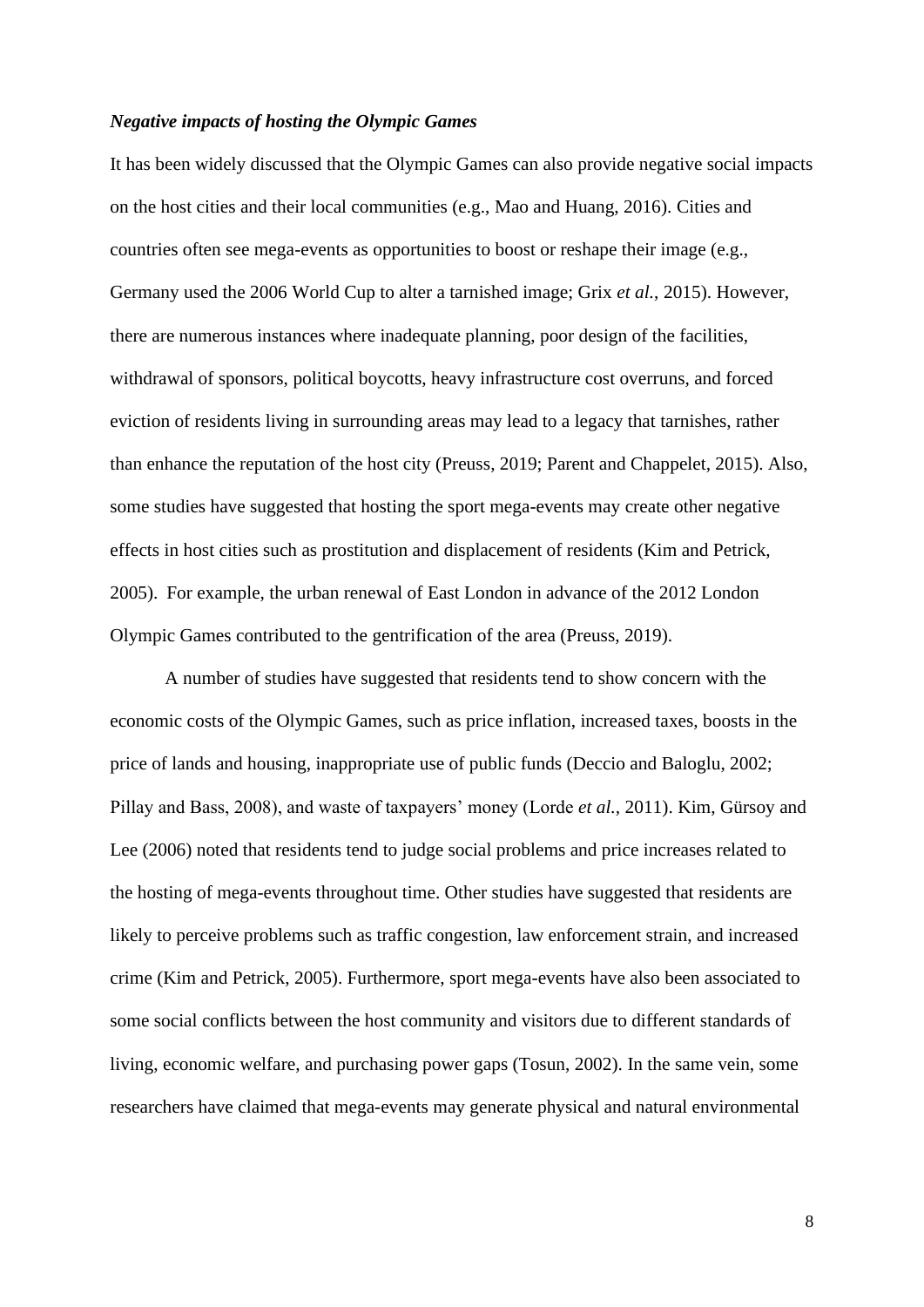costs, including destruction of natural resources, pollution, and deterioration of cultural and/or historical resources (Gürsoy *et al.,* 2011; Lorde *et al.,* 2011).

Recent studies (Mao and Huang, 2016; Liu, 2016) have captured e both positive and negative social perceptions of sport mega-events based on intrinsic and extrinsic dimensions. These dimensions refer to variables that affect resident reactions at the macro and micro level (Fredline and Faulkner, 2000) (see Table 1). Overall, there is a body of literature suggesting that the impacts of sport mega-events may lead to negative or positive perceptions and how impacts evolve over time (Ma and Rotherham, 2015; Le *et al.*, 2013).

#### *Mega-event host: Understanding the rationale*

Following Balduck, Maes, and Buelens (2011) and Taks (2013), social impact in the current study refers to changes in the collective and individual value systems, lifestyle and quality of life of local residents in a sustainable way. The theoretical foundations for studying social impacts of mega-events can be linked to social exchange theory (SET; Ap, 1992), social representation theory (SRT; Pearce *et al.,* 1996), and prospect theory (PT; Kahneman and Tversky, 1979). The SET postulates that reward-seeking is a key ingredient in the decision to enter into an exchange (Cropanzano and Mitchell, 2005). In the context of the Olympic Games, the relationships between hosts and local residents are evaluated positively or negatively based on perceived benefits and costs associated with hosting the mega-event (Waitt, 2003). Based on the SET, the residents of the host community tend to form their perceptions through the expected value of the exchange before the actual exchange occurs (Lee *et al.,* 2013).

The SRT has been used as an alternative framework of preconception systems, images and values about certain phenomena (Kim *et al.,* 2006). Applied to the Olympic Games, when local residents analyse new experiences, knowledge and values (Fredline and Faulkner, 2000; Waitt, 2003), these sources of information tend to influence their mental representations of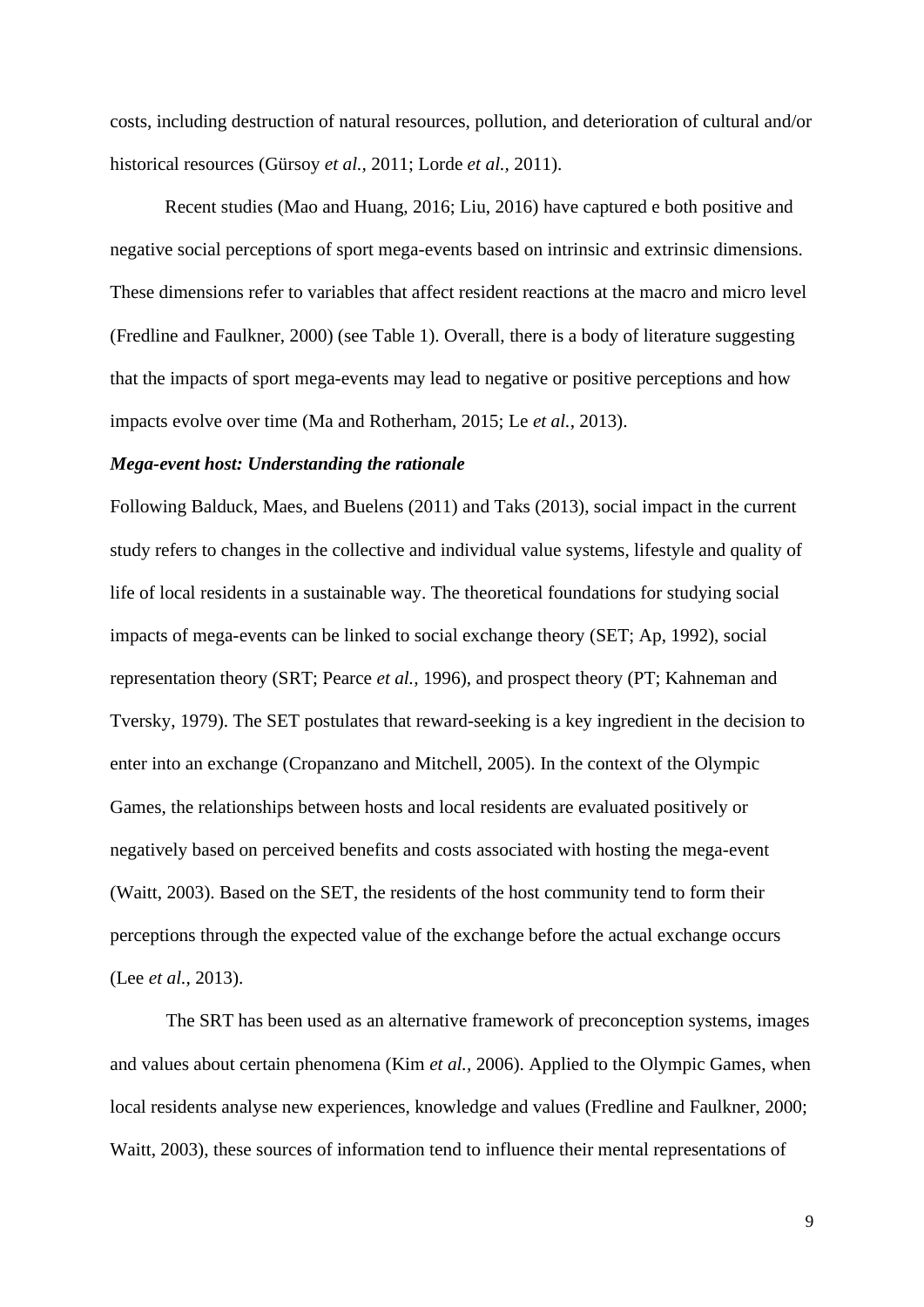the event (Fredline, 2005). It means that social phenomena occurs as a dynamic process of social interaction and communication (Lee *et al.,* 2013). Therefore, before a mega-event, information from various sources, such as media, will be influenced by factors that include residents' values and experience of similar events. This shapes residents' initial perceptions of the event becoming a 'reference point' for the next event.

According to the PT, the initial perceptions before the event serve as a mental 'reference point' for any later re-evaluation of the effects (i.e. value function; Kahneman and Tversky, 1979). This theory describes decision processes as occurring in two stages: editing and evaluation (Lee *et al.,* 2013). In the editing stage, a heuristic method is followed to reach the decision. For example, a resident decides which outcomes are similar and then sets a reference point. Lower outcomes are considered to be losses and larger outcomes are gains. In the evaluation phase, a resident acts as if she/he would compute a value, based on possible or probable results. Expectations lower than the reference point are seen as losses, leading to negative perceptions and disappointment. If expectations are higher than the reference point, they are seen as gains, resulting in positive perceptions. The PT directly addresses how these choices are framed and evaluated in the decision-making process (McDermott, 2000). This reevaluation helps residents to establish a new reference point and decide whether they will support future events.

Understanding how to measure social impact is important for organisers and local governments because not all residents attribute the same value to the mega-event, and bridging SET with SRT and PT may help clarify the social value residents impute to hosting the Olympic Games. Following Mao and Huang (2016) and Liu (2016), in this study, we conceptualise the social impact with regards to perceived positive and negative aspects associated with hosting the mega-event, and then examine the differences in each proposed dimension for both time-periods. Considering the exchange effects with the Olympic Games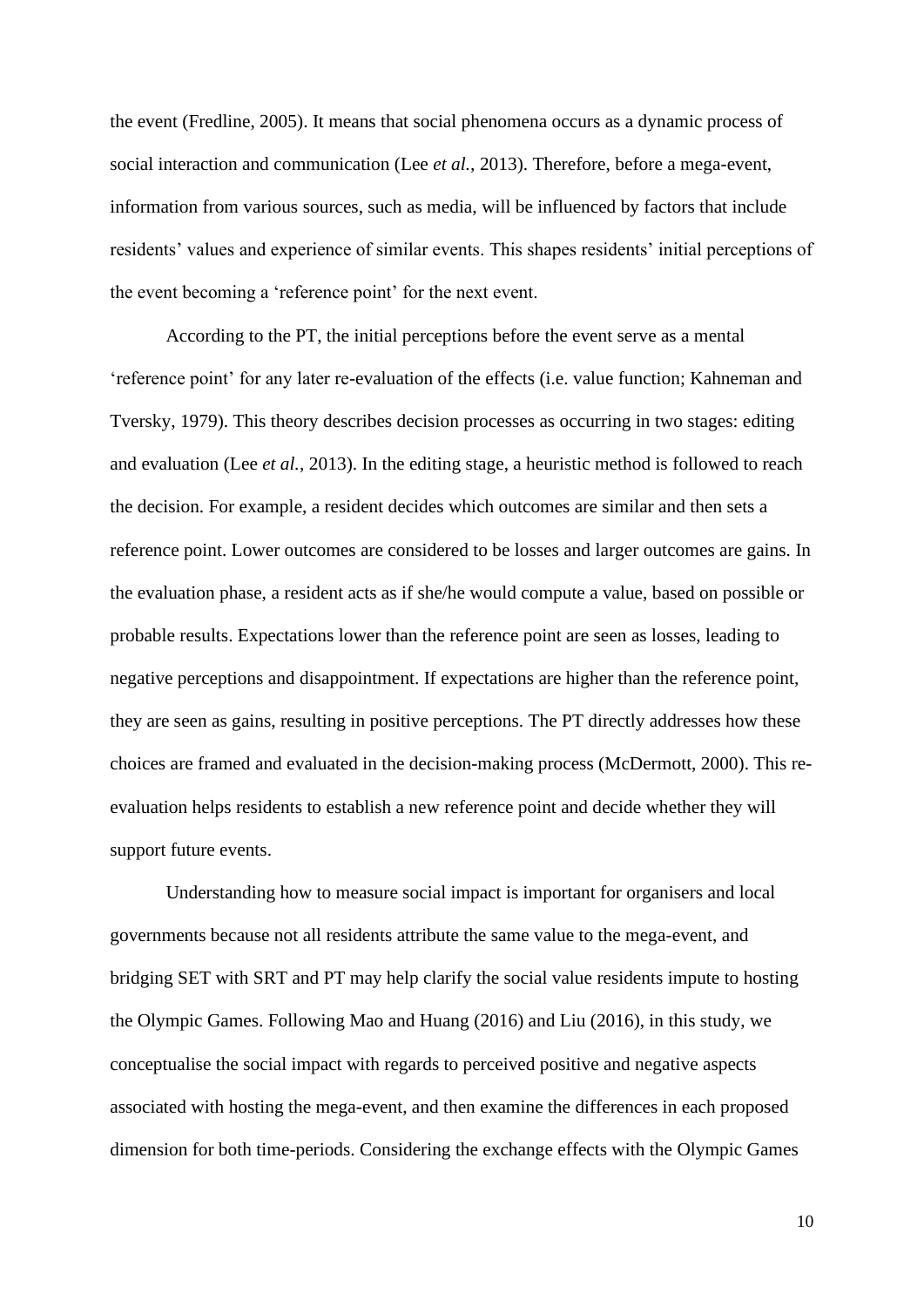and given the positive results in the post event stage in previous studies (Balduck *et al.*, 2011; Karadakis and Kaplanidou, 2012; Gibson *et al.*, 2014), it is expected a short-term change in perceived social impacts between pre- and post-event.

# **Method**

#### *Research setting*

Brazil hosted the Olympic Games in Rio de Janeiro in August 2016 being the first city in South America to receive this event (Cole, 2016). A total of 11,238 athletes representing 207 countries participated in the event. Following the example of the 1992 Barcelona Olympic Games, Rio de Janeiro embarked on a journey of image management through urban development (Vainer, 2009). The 2016 Rio Olympic Games were seen as a way to showcase the vitality of a city, a coming-out party aiming to consolidate the city's brand and leave a lasting impression on the world as a place worth investing (Grix *et al.*, 2015). At the same time, anecdotal evidence suggest that Brazilians enjoyed the Games since the opening ceremony, showing the broader aspirations for the long-term future of the city at becoming an even greater global city (Stevens, 2016). However, the hosting of the event was also fraught with difficulties. Many deprived communities (e.g., Autodromo Village and Metro-Mangueira communities) were targeted as locations for Olympic infrastructure or new roadways leading to the major stadiums (Rio Popular Committee, 2015). The evictions that were carried out have been deemed against the law as residents were not given proper compensation or notice. This was noted in a letter to the IOC by the International Amnesty stating the violations of human rights and asking the international body to publicly condemn the Brazilian government (Powell, 2016). Also, the costs surpassed the initial estimations in \$1.6 billion, and Rio's State government turned its pockets inside out looking for money to pay salaries and to keep hospitals open (Price, 2016). Similarly, cost overrun and associated debt from the 2016 Rio de Janeiro Olympic Games contributed to weaken the local organizing committee (LOC) and the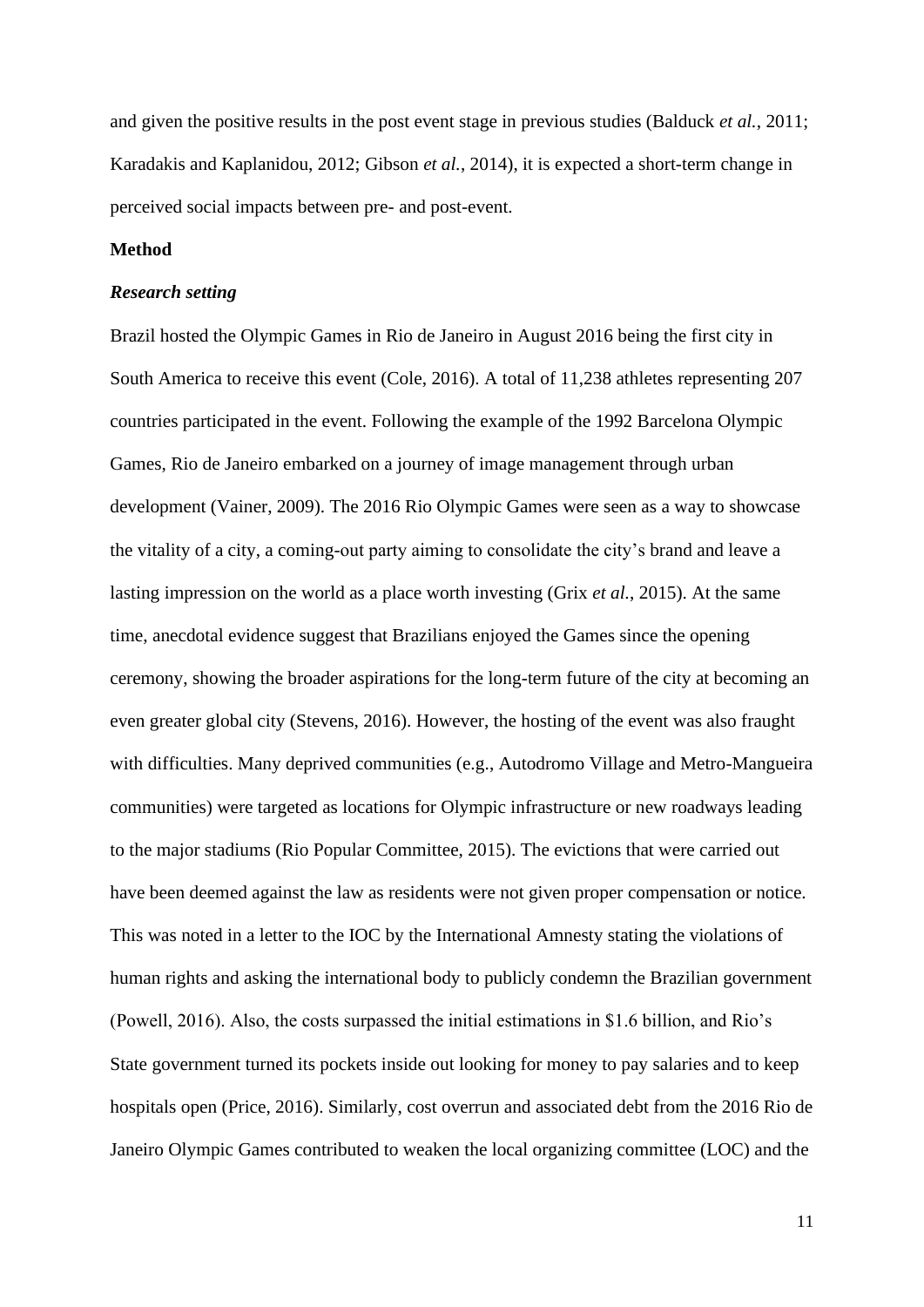emergence of the Rio state of emergency (Flyvbjerg *et al.*, 2016). All these controversies may have had the potential to influence perceptions of the social impact of the event.

#### *Data collection and sample*

An online survey was used to collect data among residents of Rio de Janeiro. The questionnaires were carried out during two-time periods. The first data set was collected one month prior to the start of the event (between  $1<sup>st</sup>$  and  $30<sup>th</sup>$  July), and a second wave of data collection was carried out three months after the main event (between  $1<sup>st</sup>$  and  $31<sup>st</sup>$  December), given that these social impacts must be considered as part of a longer term process (Clark *et al.,* 2016). The online questionnaire was shared on forty-four Facebook groups of residents of Rio de Janeiro and a local volunteer's database provided by the Rio Organizing Committee (LOC). This allowed to collect data from a large group of residents who live in different neighbourhoods of the city, mainly class A and B, in the south zone of the city (n=123); and class C and D in the north zone of Rio de Janeiro (n=133). This measure is based on the Gertúlio Vargas Foundation (FGV) and its concept of class stratification divides the population into five classes: A (high level), B, C, D and E (lower-income) (Ponte and Campos 2018). A banner with the questionnaire link and an explanation of the purpose of the study was activated on these platforms inviting city residents to participate in the study. In each moment of data collection, the IP addresses of participants were recorded and further access from these IP addresses was denied after the survey submission to avoid repeat participants. Email addresses of the participants were requested (not mandatory) to align responses from both waves of data collection. The survey was available online for one month in each wave of data collection (pre- and post-event) with a total of 612 visitors accessing the survey link in both moments.

Then, the data collected in each moment (pre- and post-event) were crossed by identification of the e-mail addresses provided by participants. Only individuals who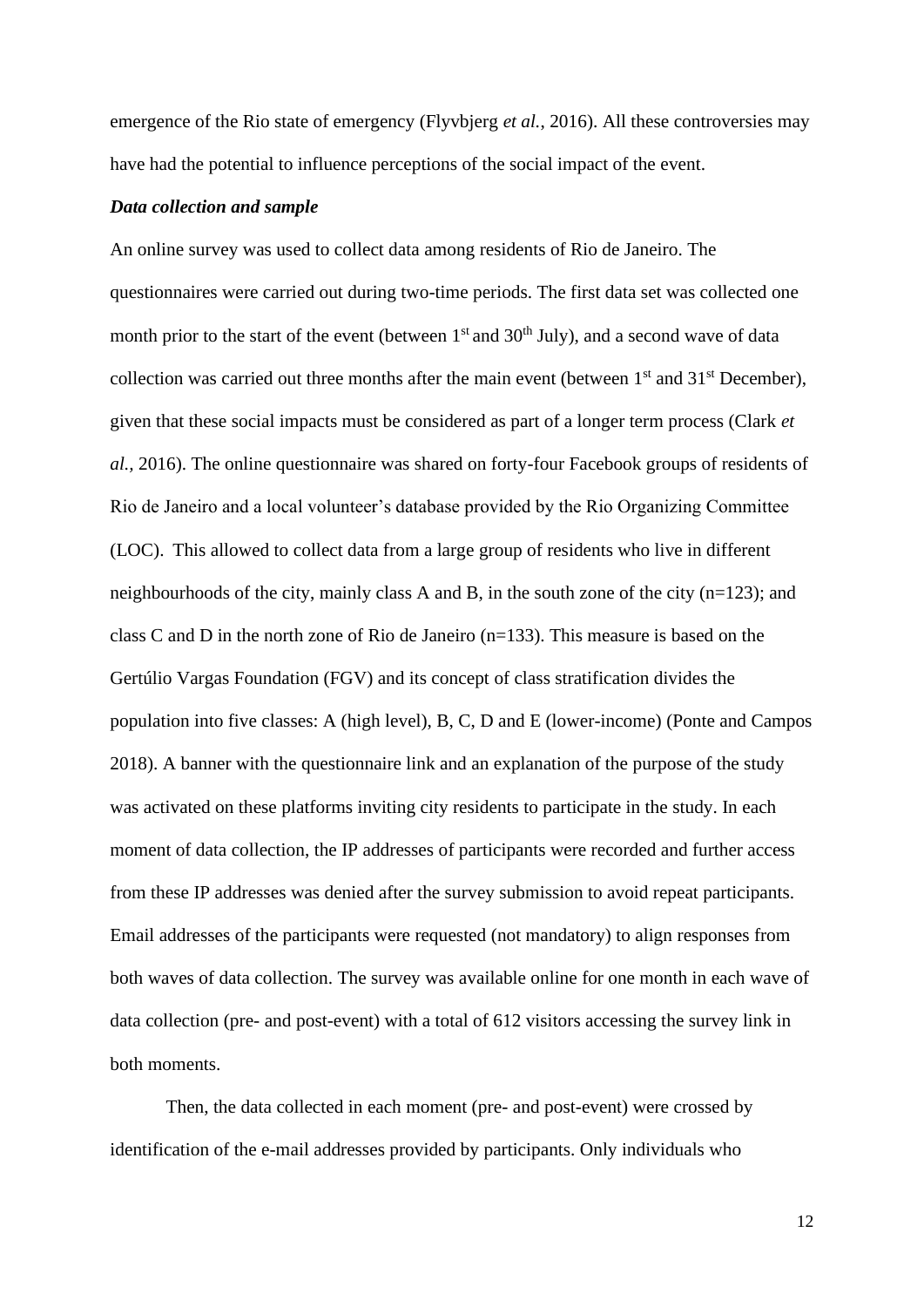participate in both pre- and post-event questionnaires were included in the final database. Subsequently, the data were examined and responses from individuals less than 18 years-old, surveys not fully completed or from respondents that were not residents of the Rio de Janeiro State, and those containing 10 or more consecutive answers on the same scale number were excluded from further analysis (Ribeiro *et al.,* 2018). After these data screening procedures, a total of 256 surveys were deemed usable for data analysis, considering the same respondents who participated in the pre-event questionnaire  $(n=513)$  and post-event questionnaire (n=256). The reduced number of participants from pre- to post event is consistent with previous studies indicating that attrition (i.e. the loss of study participants) is one of the challenges associated with longitudinal studies (Ma and Rotherham, 2016; Young et al., 2006). More than half of the respondents were female (57%). The mean age was 34 years old (SD=10.53), with ages ranging from 18 to 65, predominantly in the 18-29 age bracket (46.1%). Most of the respondents were Brazilian (94.9%), with 5.1% from other nationalities but fluent in the Portuguese language. Almost 25% of the respondents had a secondary school degree, and more than half (69.3%) had completed an undergraduate degree. Table 2 provides the demographic characteristics of the sample, as well as the overall Rio de Janeiro and Brazilian population.

#### [Insert Table 2 around here]

#### *Measures*

The survey was based on previous literature and included two sections. The first section was designed to measure the perceptions of social impact of the 2016 Rio Olympic Games, and included two initial filter questions related to respondents being (or not) residents of Rio de Janeiro, and if they could express their opinion on the Rio Olympics. Section two captured sociodemographic characteristics of the respondents (see Table 2). Following previous literature on overall social impact (e.g., Mao and Huang, 2016; Liu, 2016) mega-events in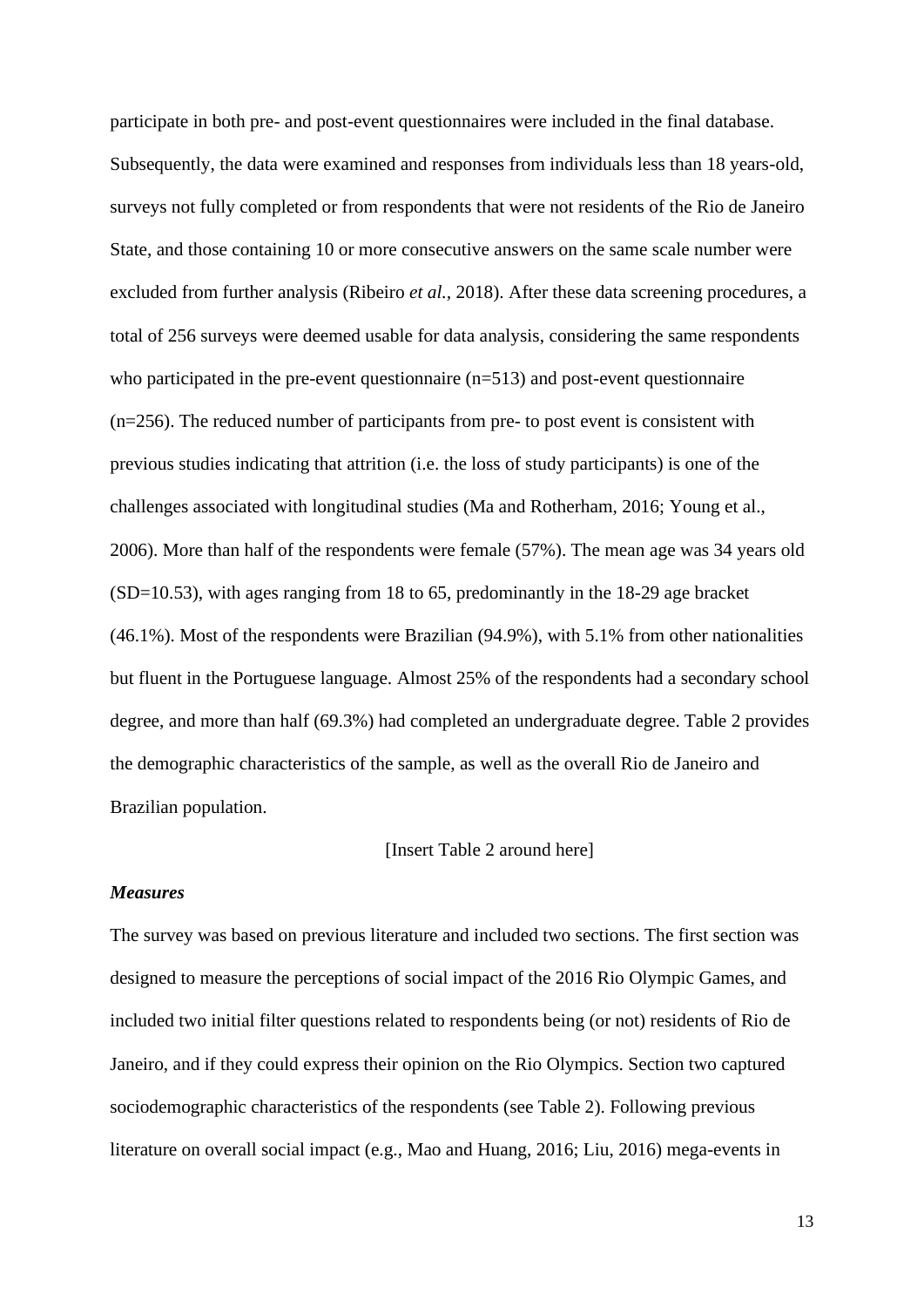Brazil (Ribeiro *et al.*, 2018), the impact was measured through the social dimensions of 'city image and community pride enhancement', 'social experiences' and 'public infrastructures' (positive impact), 'social conflicts' and 'costs' (negative impact). Perceptions of 'city image and community pride enhancement' were measured using a 3-item scale based on Mao and Huang (2016) to capture image, community pride and international recognition of Rio de Janeiro. The construct of 'social experiences' was measured using a 4-item scale related to social cohesion and new leisure opportunities that was adapted from Mao and Huang (2016) and Ma *et al.* (2013). 'Public Infrastructures' were assessed using the 3-item scale proposed by Liu (2016) with the items capturing perceptions of public transportation, sport facilities and general infrastructure. On the other hand, the 'social conflicts' construct included 5 items adapted from Mao and Huang (2016) and Balduck, Maes, and Buelens (2011) focused on perceptions of community social pressure, disorder and congestion derived from the event. Finally, perceptions of 'costs' were captured with 2 items proposed by Deccio and Baloglu (2002) and Pillay and Bass (2008) related to the fair use of government financial resources and increases in price levels derived from the event.

All items were translated into Portuguese and back-translated into English to ensure accuracy between the original scales and the translated versions (Banville *et al.,* 2000). This process was conducted by a total of 5 scholars who are fluent in both languages and with experience in sport event-related research. Next, a native Brazilian researcher conducted a content analysis of the items in terms of their clarity for the Brazilian population, and suggestions for changing the wording in 6 items were provided and subsequently accepted. Respondents were asked to evaluate all the items on a 5-point Likert-type scale (1="Strongly Disagree", to 5="Strongly Agree").

#### *Data analysis*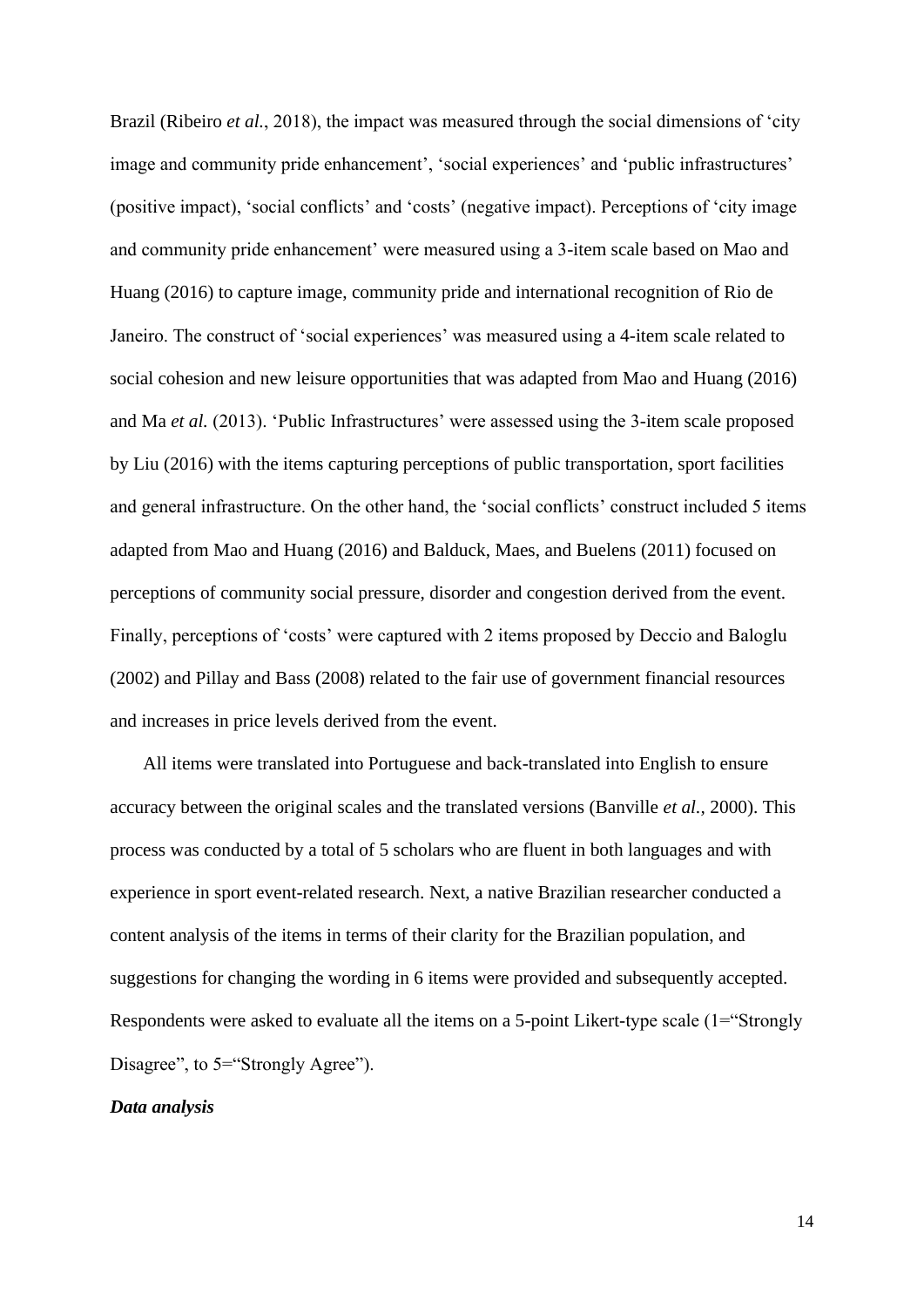Data were analysed using AMOS 21.0. A confirmatory factor analysis (CFA) was conducted to verify the proposed structure of the social impact model in each time-period (i.e., pre- and post-event). The use of CFA allows to assess the fit between observed data and an a priori conceptualised, theoretically grounded model (Schreiber *et al.,* 2006), as well as the psychometric properties of the measured constructs. The appropriateness of the measurement model to the data was examined using the ratio of chi-square  $(\gamma^2)$  to its degrees of freedom, Tucker-Lewis Index (TLI), comparative-of-fit-index (CFI), goodness-of-fit index (GFI), and root mean square error of approximation (RMSEA). Internal consistency of the constructs was measured through composite reliability (Hair *et al.,* 2009). Convergent validity was evaluated through the average variance extracted (AVE), while discriminant validity was established when AVE for each construct exceeded the squared correlations between that construct and any other (Fornell and Larcker, 1981). Next, a multi-group CFA was conducted to test the invariance of the model across the pre- and post-event moments of data collection. This step allows to compare residents' perceptions of the social impact before and after the event. The model's invariance was tested by comparing the unconstrained model with the constrained model (Loehlin, 2003). The changes in CFI were considered to capture measurement invariance (Biscaia *et al.,* 2016; Cheung and Rensvold, 2002). Then, latent mean comparisons were investigated with Cohen's (1988) d statistic being calculated to obtain the effect sizes.

#### **Results**

## *Assessment of pre- and post-event social impact measures*

In order to assess the psychometric properties of the measures, the measurement model was first examined separately for each time period. The results for pre-event  $\gamma^2(80) = 108.32$  (p <.019),  $\chi^2$ /df = 1.35, CFI = .98, GFI = .94, TLI = .98, RMSEA = .03] and post-event [ $\chi^2(80)$  = 161.27 (p <0,001),  $\chi^2$ /df = 2.01, CFI = .95, GFI = .92, TLI = .93, RMSEA = .06] showed an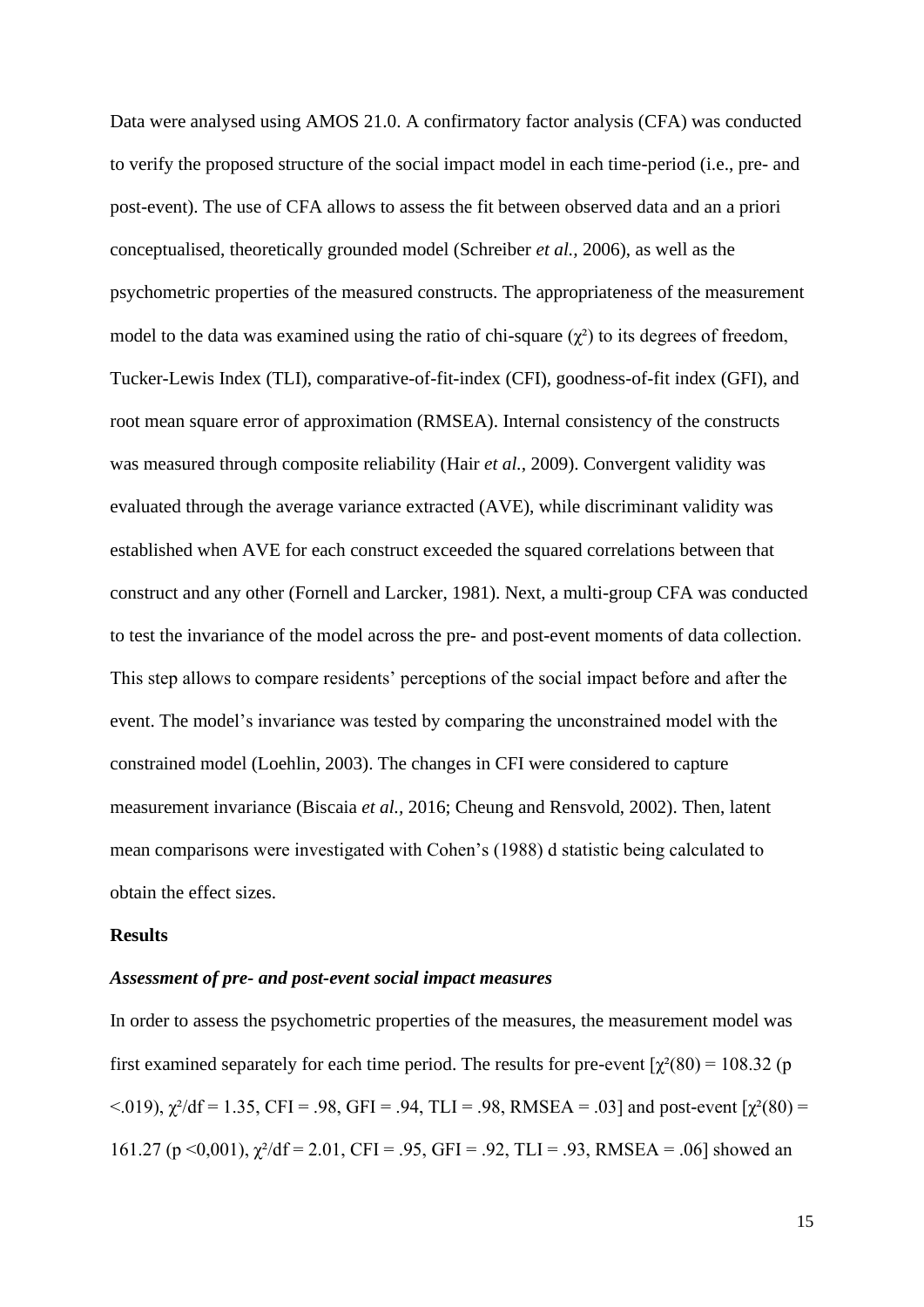acceptable fit of the model to the data. Even though the  $\chi^2$  value was significant in both periods, its ratio to the degrees of freedom was below the threshold of 3.0 (Kline, 1998). The GFI, TLI and CFI values were all greater than .90 for both time periods. Also, the RMSEA value was equal to or less than .06 suggesting good fit (Hair *et al.,* 2009) in both time periods.

As shown in Table 3, all factor loadings were above the cut-off point of .60 (Hair *et al.* 2009) ranging from .68 to .87 (pre-event), and .69 to .87 (post-event), thus providing evidence that each item appropriately captured their respective factor. The composite reliability values ranged from .73 to .89 for pre-event and from .68 to .86 for post-event, indicating the constructs were internally consistent. Evidence of convergent validity was accepted in both time periods given that the AVE values for pre-event and post-event ranged from .58 to .69 and from .52 to .68, respectively (see Table 3). Additionally, all constructs were considered to exhibit discriminant validity given that all AVE values exceeded the squared correlations between each pair of constructs in the two models (Fornell and Larcker, 1981). Detailed information about the survey items is available in the appendix 1. Based on these results, the multi-group CFA analysis was then conducted for testing the invariance of the measurement model across pre- and post-event.

## [Insert Table 3 around here]

When examining the factorial invariance of the social impact model across pre- and postevent, both the unconstrained model  $[\chi^2(160) = 269.59$  (p <.001),  $\chi^2/df = 1.68$ , CFI = .96, GFI  $= .93$ , TLI = .96, RMSEA= .03] and the model constraining measurement weights  $\gamma^2(175)$  = 322.54 (p <.001),  $\chi^2/df = 1.84$ , CFI = .95, GFI = .92, TLI = .95, RMSEA = .04] showed an acceptable fit to the data. Although the  $\chi^2$  statistic may suggest that measurement invariance was not achieved  $[\Delta \chi^2 (15) = 52.95, p < .01]$ , the literature suggests that partial measurement invariance can be assessed when measures are invariant across some but not all the groups (Castillo *et al.* 2010). The change in CFI was lower than .01 ( $\Delta$ CFI = .001), which can be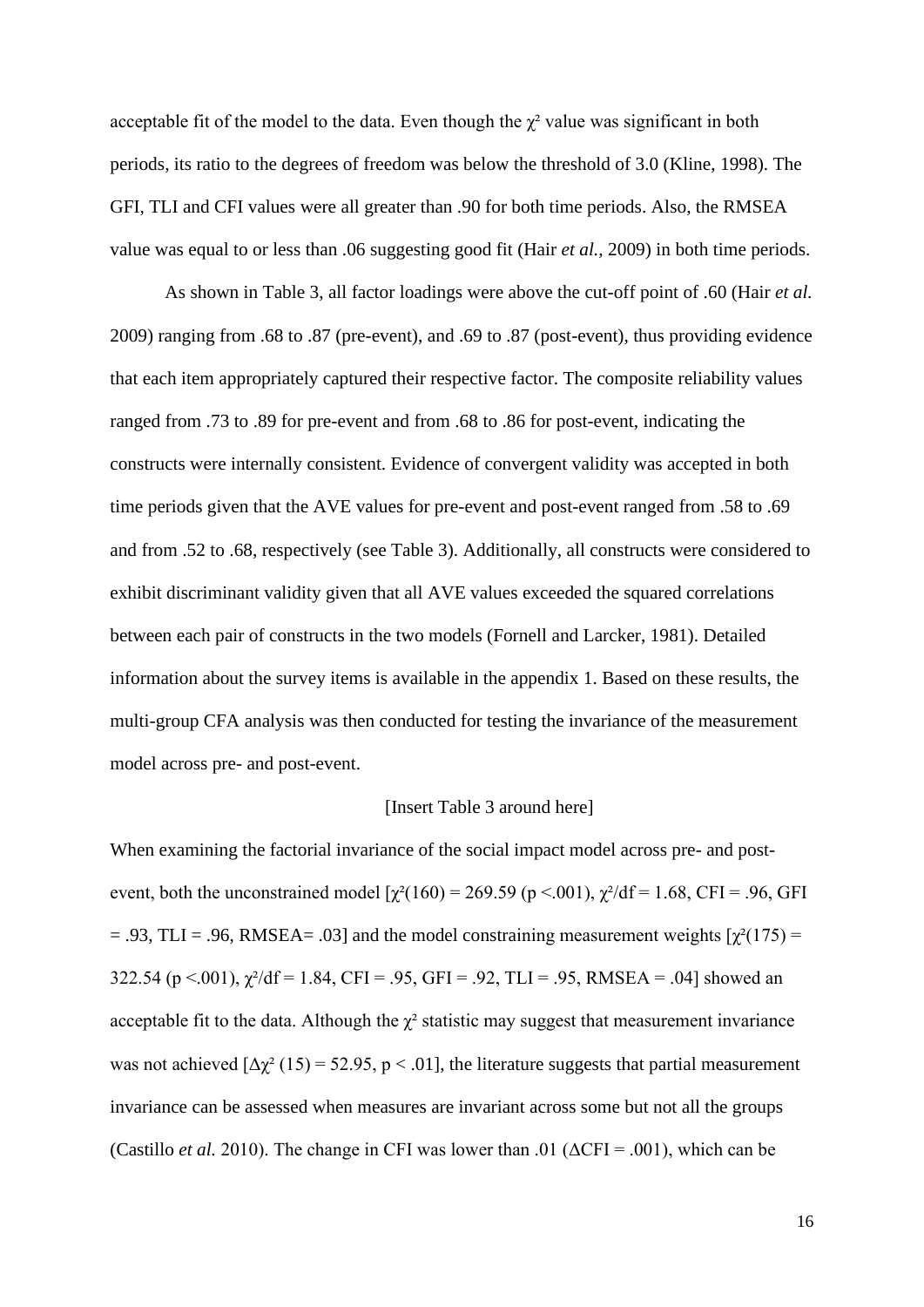considered negligible (Castillo *et al.,* 2010; Cheung and Rensvold, 2002). Thus, based on the ΔCFI comparison, the models' invariance between pre- and post-event can be partially assumed latent mean comparisons can be examined.

# *Social impact comparison between pre- and post-event*

Figure 1 shows the results of the latent mean comparison between the two time periods. The post-event period was chosen to serve as a reference group and pre-event as a comparison group. The mean was set to 0 in the reference group (i.e., post-event), and to vary freely in the comparison group (i.e., pre-event). With the exception of 'costs' ( $\Delta LM = -19$ ,  $Z = -1.91$ , p >.05), significant differences were observed in all social impact dimensions. The latent mean (LM) differences for the social impact dimensions of 'city image and community pride enhancement' ( $\triangle LM = -.40, Z = -3.89, p < .01$ ), 'social experiences' ( $\triangle LM = -.30, Z = -3.16,$  $p < .05$ ), 'public infrastructures' ( $\triangle LM = -.23$ ,  $Z = -2.41$ ,  $p < .05$ ), 'social conflicts' ( $\triangle LM =$ .61,  $Z = 26.29$ ,  $p < .01$ ), were significantly different when compared to post-event.

The Z values indicate that the comparison group (pre-event) has lower latent mean values than the reference group (post-event). In addition, Cohen's (1988) d statistic for the social impact dimensions where significant differences were observed revealed the following effect sizes: 'City image and community pride enhancement'  $(d = .37;$  average effect), 'social experiences' ( $d = 0.32$ ; average effect), 'public infrastructures' ( $d = 0.23$ ; low effect), 'social conflicts' ( $d = .62$ ; high effect).

#### [Insert Figure 1 around here]

## **Discussion and managerial implications**

Given the importance of assessing the perceptions of local residents toward hosting sport mega-events, the contribution of the current study is threefold: the provision of 1) insights to event organizers on how to enhance social benefits to local communities in future events; 2) evidence of the importance of strategic planning by anticipating social differences in local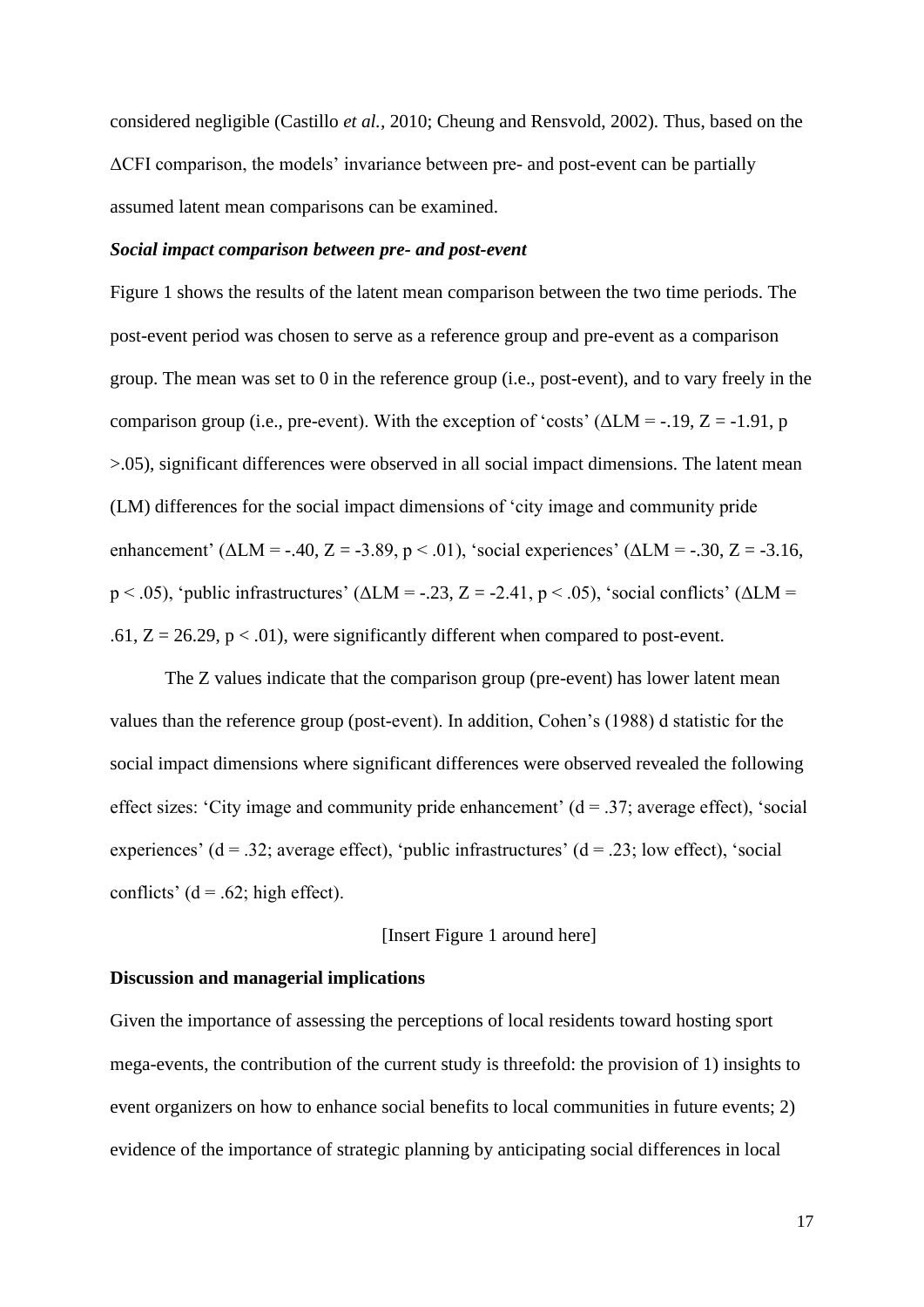support; and 3) evidence that residents' perceptions about the social impact may change throughout time. These results offer a series of theoretical and managerial implications.

#### *Theoretical implications*

The first theoretical contribution is that the study reinforces the importance of SET for studying social impacts of sport mega-events (Ap, 1992) by providing empirical evidence that host residents' perception changed over time and showed improvements. Similar to Gürsoy *et al.* (2017) in Brazil and Ma and Rotherham (2015) in Taiwan, the host residents evaluated the positive social impacts above their initial expectations. In comparison to events hosted in the Global South, Gibson *et al.* (2014) found an increase of psychic income (event-related pride/community spirit) among residents in South Africa, while Gürsoy *et al.* (2011) noted increases in cultural identity of host community as a result of the 2008 Beijing Olympic Games two months later. This means that benefits or positive impacts on the local community represent a fundamental condition which may satisfy the residents' expectations and influence their support the hosting of sport mega-event. In this sense, the SET offers a suitable theoretical framework to explain why organisers can expected their residents' support. Positive perceptions may be related to aspects such as the cultural diversity and opportunities to meet new people provided by countries' hospitality houses or Olympic education programmes (Ribeiro *et al.*, 2018) , thus promoting a social exchange relationship among citizens. In addition, the new sport facilities (e.g., Deodoro Radical Park) and upgraded public transportation (VLT or BRT) are examples of investments in Rio de Janeiro metropolitan area that may have contributed to positive social exchanges. These structural changes into Olympic clusters may have acted more over some citizens than others. For example, Deodoro cluster was a priority for the city's social reform, while in the wealthy neighbourhood of Copacabana any urbanistic or mobility actions were noted as part of the Olympic legacy (Santos Neto *et al.*, 2018). In this sense, it is recommended that local governments plan the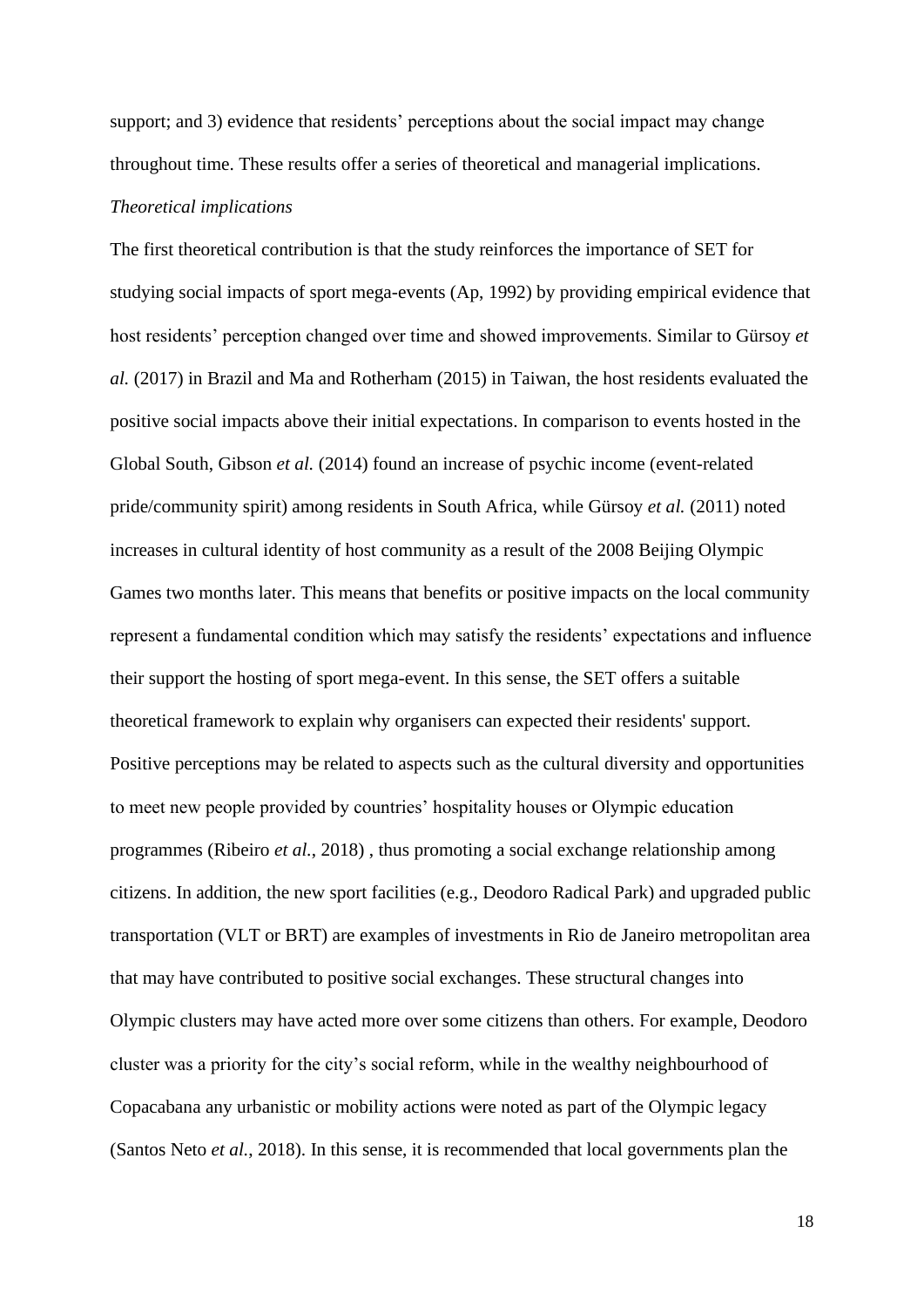mega-events considering the needs of different Olympic clusters, social cohesion and needs of the locals to leverage social impacts and have residents' support to the future events (i.e. social exchange).

Second, the results indicate that residents were positively impacted with the international recognition and image of Rio de Janeiro after the Olympic Games. These results are in line with Gürsoy *et al.* (2011) and Kim and Petrick (2005) who considered "image enhancement and consolidation" to be the most positive impact to China and South Korea communities. As noted by Rocha and Fink (2017), Brazil built a positive international image in association with the Olympic brand to promote tourism, while in the Sochi case, the event did not manage to improve the host image as tourism destination (Müller, 2017b). Searching for strategies to build a positive international image, some developing countries (e.g., Brazil and South Africa) have sought the hosting rights of the Olympic Games, given that these events are a unique opportunity to get global media coverage (Bason and Grix, 2018). Although other large events are hosted in Rio de Janeiro (Carnival or Rock in Rio), the Olympic Games represent an opportunity to promote Brazil as a whole and not just a city (Gibson *et al.*, 2014). This suggests that the "showcase effect" by media coverage (Horne and Manzenreiter, 2006) may have contributed to resident's support to the event. That is, the information shared by media about the improvements of Rio de Janeiro's global image (Rocha and Fink, 2017) and the international recognition of host city (Ribeiro *et al.*, 2018) may also have aided to shape residents' perceptions of the event, which is aligned with the representation theory.

Third, this study provided evidence that residents' expectations are higher than the reference point, and thus they are seen as gains (i.e. positive perceptions). This re-evaluation is important to help residents establish a new reference point and decide whether they will support future events (Gürsoy *et al.*, 2017). The current results are consistent with Ma and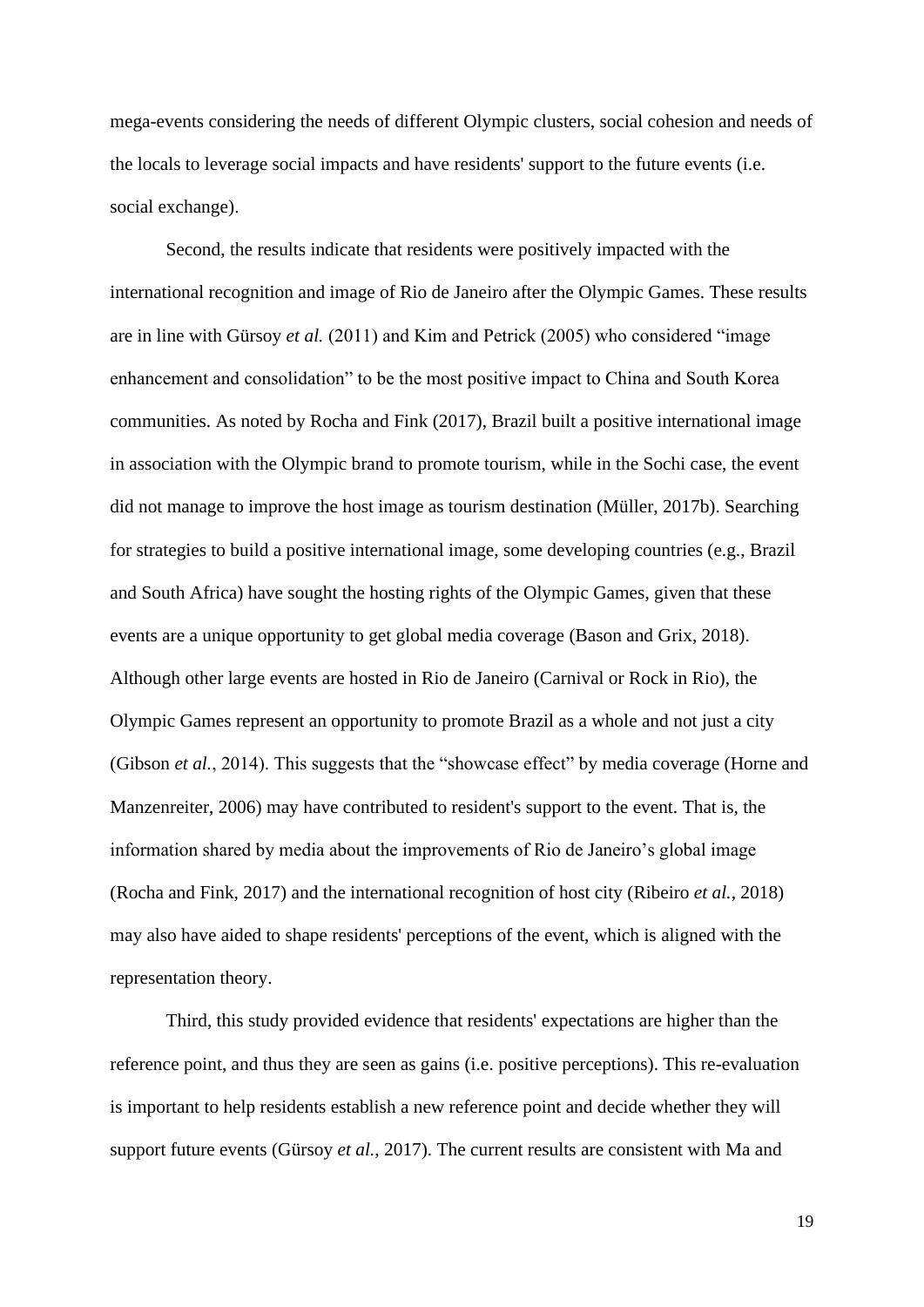Rotherham's (2015) study in which Taiwan residents' overall perceived benefits, the level of event interest and attendance played a role of their support to the event. In the current study, the residents' perceptions of the event's positive impact improved, while perceptions of negative impact (e.g., social conflicts) decreased when compared to the first moment of data collection (one month before the beginning of the event). It suggests that residents thought that the Rio Olympic Games would result in a substantial lower benefit to the community and formed their reference point using those initial perceptions. This is consistent with issues raised in previous studies about perceived lack of security (Biscaia et al, 2017), corruption and anti-Olympic protests before the beginning of the event (Ribeiro *et al.*, *in press*) that may have influenced public opinion. However, after the Olympic Games, residents realized that the benefits generated were significantly higher than they had expected (i.e. above their reference point) justifying the relevance of the prospect theory in hosting sport mega-events. *Managerial implications*

This study also offers useful insights for event organisers, local governments and the IOC. First, by considering both positive and negative impacts for residents in the host city, this study contributes to help event managers in the planning of the Olympic Games. For instance, forming strategic alliances with local community subgroups (e.g., positivists, mixed positive, mixed negative and negativists) might be useful for addressing the hosting benefits to the communities by engaging in positive word-of-mouth communication for the event (Ma *et al.*, 2013). The knowledge about positive impacts is also a way for the Brazilian government to gain power, promote its international image and show diplomatic importance, which in turn bring a geopolitical balance between the North and the South within the context politic and international relations (Cornelissen, 2010; Gursoy *et al.*, 2017). As a result, one may argue that soft power strategies of Brazil have been attuned to leverage and promote mega-event development, despite the country's poor economic situation.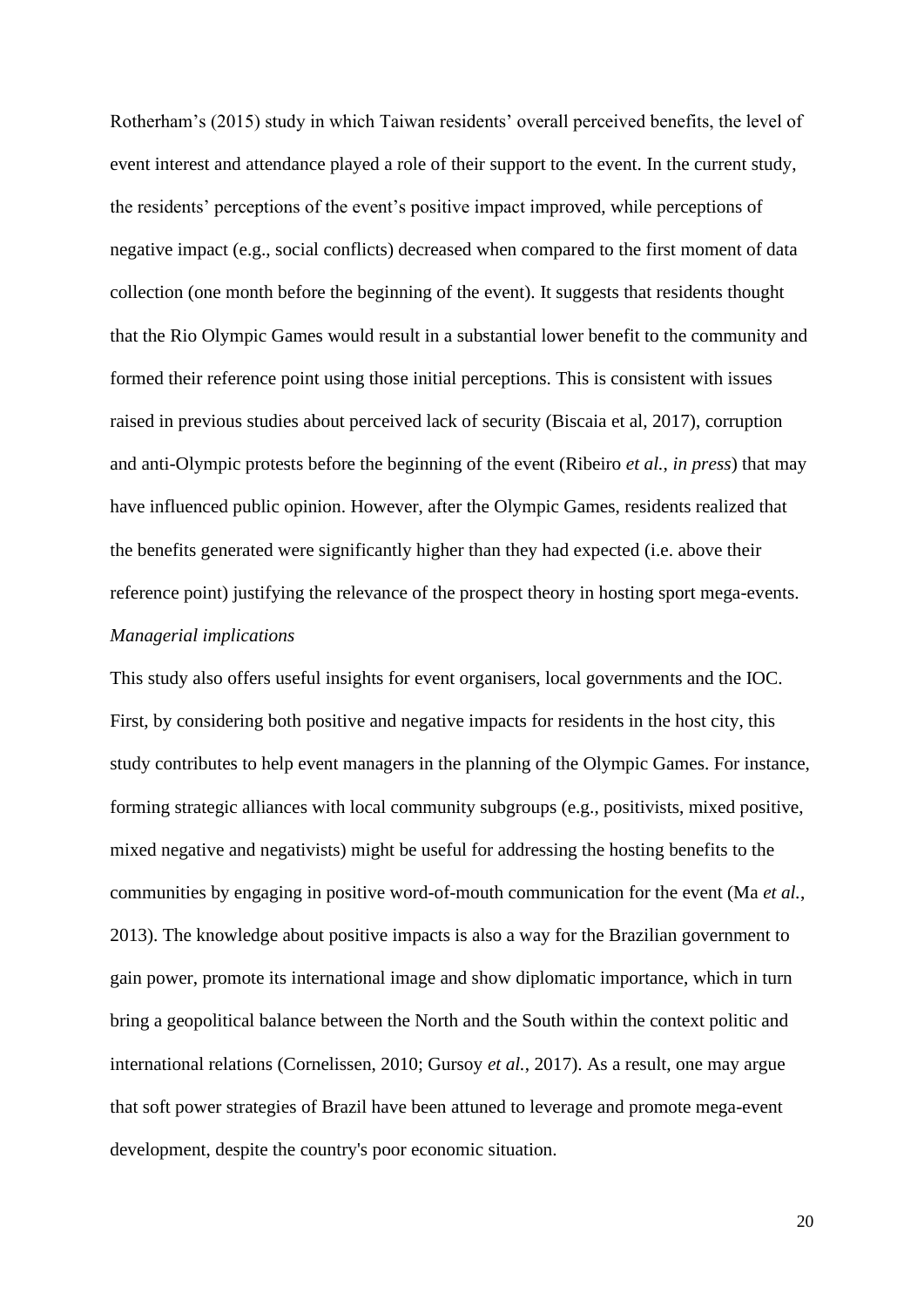Second, the findings suggest implications regarding the application of positive impact dimensions. The enhanced community attachment, emotional experiences and opportunities to interact with other community members during the event were appreciated by the residents and should be taking into account in the planning of future events (Inoue and Havard, 2014). That is, a social engagement plan needs to be considered during the planning process of the Olympic Games (e.g., Olympic exhibitions, cultural and music festivals; Olympic education programmes; Ribeiro *et al.,* 2018) so that valuable experiences and a good atmosphere can be offered. In a similar vein, organisers and policymakers should involve local populations to a greater extent in host city planning and for urban changes (Weimar and Rocha, 2016). For example, they may be create public committees prior to submitting bids and include them in most decisions regarding the urban regeneration and changes of public facilities. Moreover, it is important for the event's organisers and the city of Rio Janeiro to develop the city's image in future endeavours as one of the main tourism destination, and turn the area into a yearround event destination.

Third, significant differences were observed in the dimensions of social conflicts between pre- and post-event. Our findings may have been related to the strong investment made by the country and the organising committee in providing high levels of security during the event (Charner *et al.*, 2016). This was evident, for example, by the army's presence in the city streets and the police pacification program in the host city, which has been suggested as a type of measure that often takes place in the Global South in 'emerging nations' with geopolitical goals of controlling territory, people, and resources (Rekow, 2016). Nevertheless, it is also important to note that these social impacts must be seen as short-term consequences (Balduck *et al.*, 2011), resulting from the host city's urbanization and development agenda. Governments and event managers can develop internal communication strategies to help change residents' opinion, invest in listening the various stakeholder concerns and work with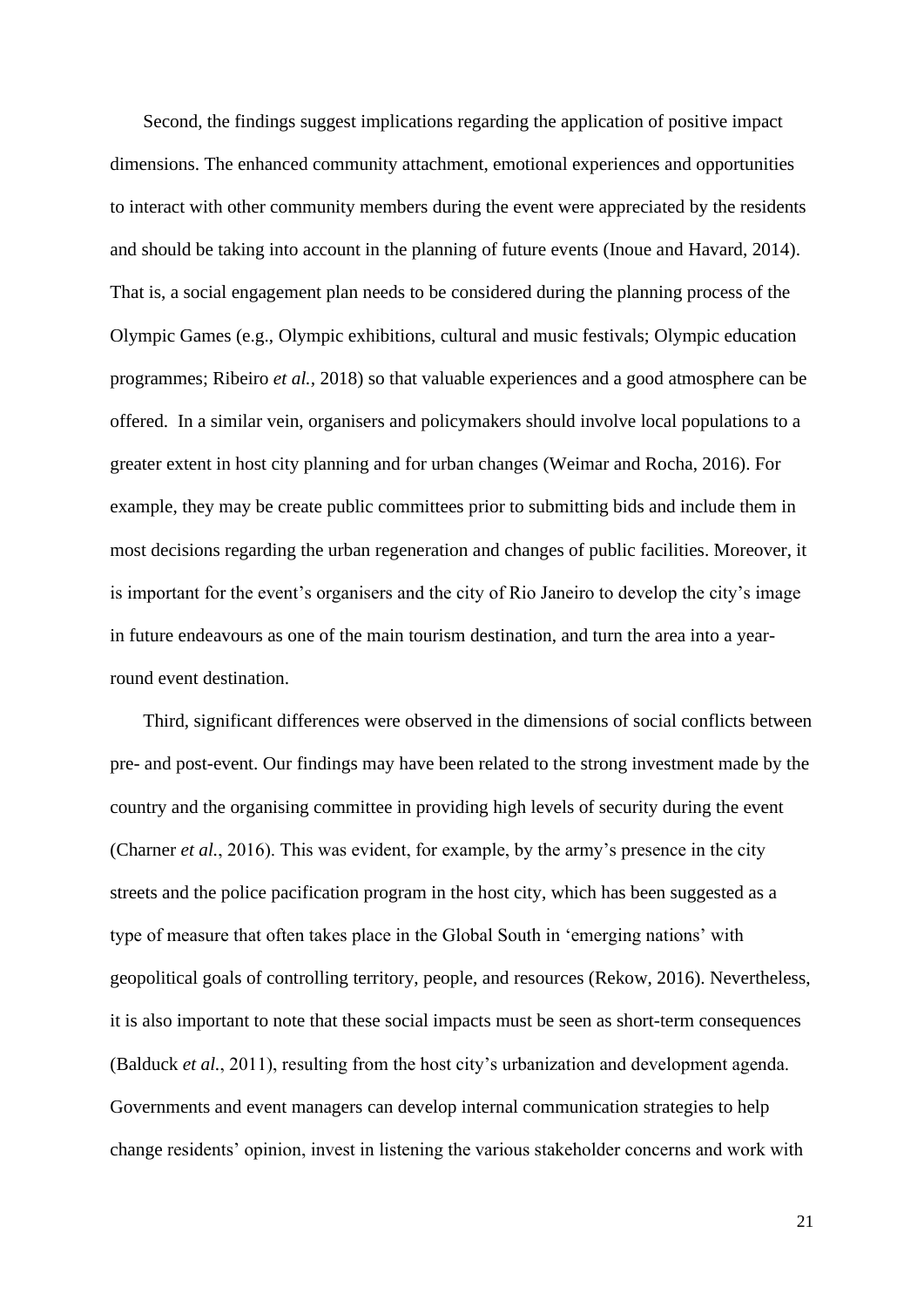the community members to soften conflicts. If managed effectively, these collaborations may alleviate potential social conflicts and risks, and use the degree of security as a "barometer" of an event's social impact.

On the other hand, the high prices and use of public investment were critical aspects, evidenced by the fact that residents' perception did not change significantly from pre- to postevent. These issues seem to be consistent with other developing countries that have hosted large scale events (e.g., India: Commonwealth Games; South Africa: FIFA World Cup Games) leading some researchers to criticise the benefits accrued to societal elites and perpetuation of economic inequalities and higher costs (Gursoy *et al.*, 2017). Also, possible negative effects in the pre- and post-event may be evidenced through general frustration by residents related to corruption, high prices, or disappointment with policy makers (Weimar and Rocha, 2016). To this respect, the state government of Rio de Janeiro even declared a financial "state of emergency", evidencing a realistic picture of costs and budget overruns before it staged Olympic Games. In this sense, it is recommended that local governments and event organizers take steps to manage the costs such as signing a Host City Contract (HCC) that confirms the share of costs and revenues borne by each partner as well as involving the host communities in making decisions. Furthermore, the LOC's may subsidise tickets prices for local's residents rather than subsidising the whole event.

## **Limitations and future research**

There are limitations in this study that may have influenced the study's results and should be considered for future research. First, although items are derived from different scales applied in developed countries and cities, this research focuses on the first South American city to stage the Olympic Games. Considering the different social context in Rio de Janeiro, future studies could improve the scale with a complementary qualitative approach (e.g., interviews, focus group) and include new social factors to aid improving the fit with the context. In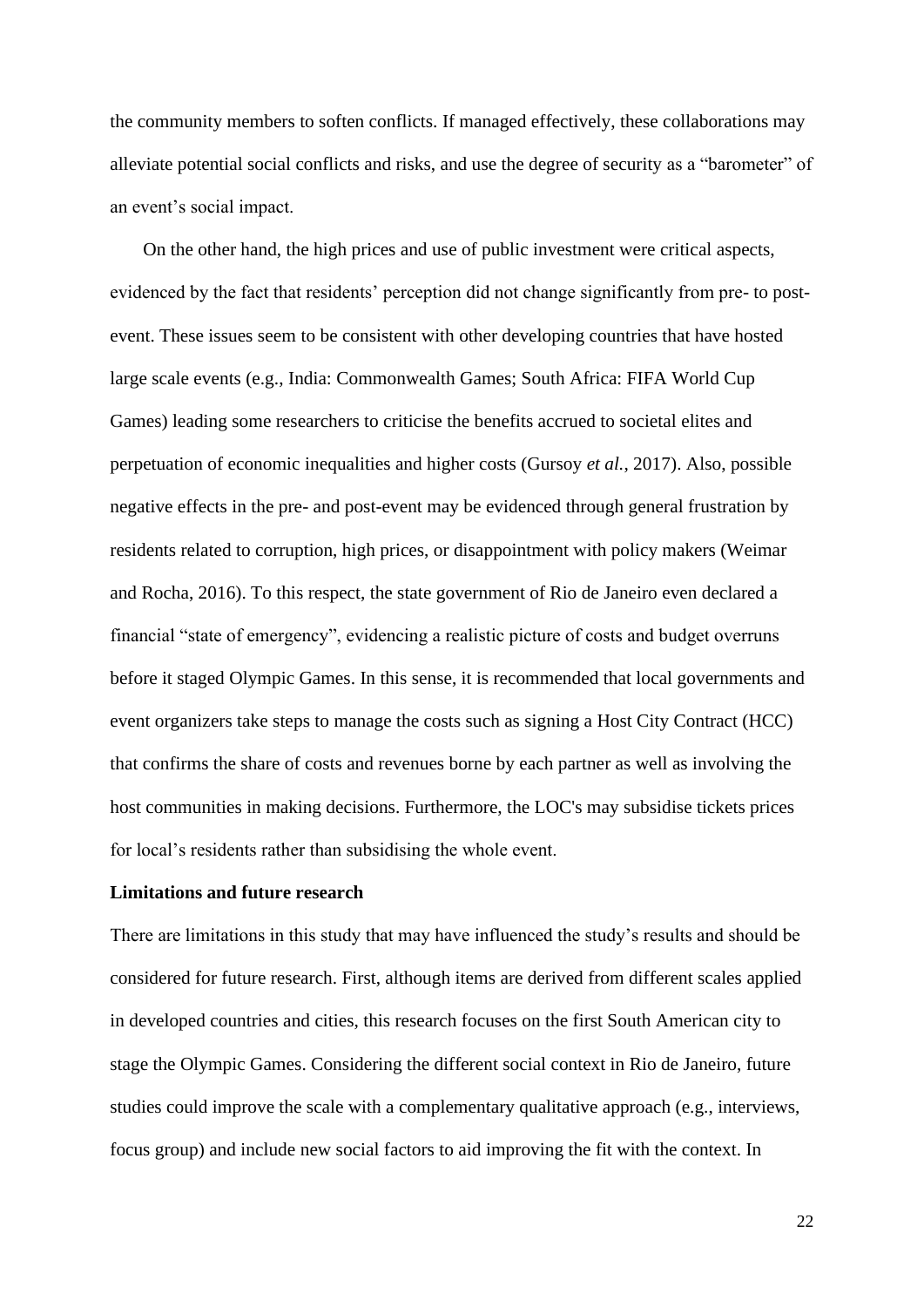addition, given that various large scale events hosted in Brazil and its potential long-term impacts, future studies could endeavour to validate social impact instruments for Brazil with the collaboration of Brazilian experts.

Second, participants' perceptions of the negative impacts in the post-event may have been influenced by the emotionally appealing atmosphere that was felt when the event took place (Ribeiro *et al.*, 2018) and the continued levels of security due the subsequent Paralympic Games (Charner *et al.*, 2016). Future studies could include external variables (e.g., media following on the Games, type of spectators, number of events attended, attitudes towards the event ) and consider intrinsic variables (e.g. residential proximity and respondents' ZIP codes) to better understand the social impacts for the local communities living in the surroundings of the event site. In addition, this study did not consider outcome variables for the social impact model tested. Future studies should consider the use of outcome variables (e.g. quality of life; Ma and Kaplanidou, 2017; intentions to follow other events in the city; Kharouf et al., in press) to further develop knowledge about social impacts derived from mega-events.

A third limitation and research opportunity may be related to sample composition and participant attrition rates. The online questionnaire strategy that was used may have limited the sample composition, given that there are still some groups of residents of the host region without easy access computers and the Internet (Corrêa and Ribeiro, 2018). Although Brazilian elderly have been referred to use Facebook often (equivalent to 7.4 million; Costa, 2018), future studies should collect larger samples, representing participants from different regions and demographic status (Santos et al., 2016). In addition, the examination of different stakeholders' perceptions of the social impact in Olympic Games (e.g., volunteers, domestic sponsors, organisers) may be of paramount importance to better plan and manage these events. Furthermore, despite previous studies with more than one wave of data collection tend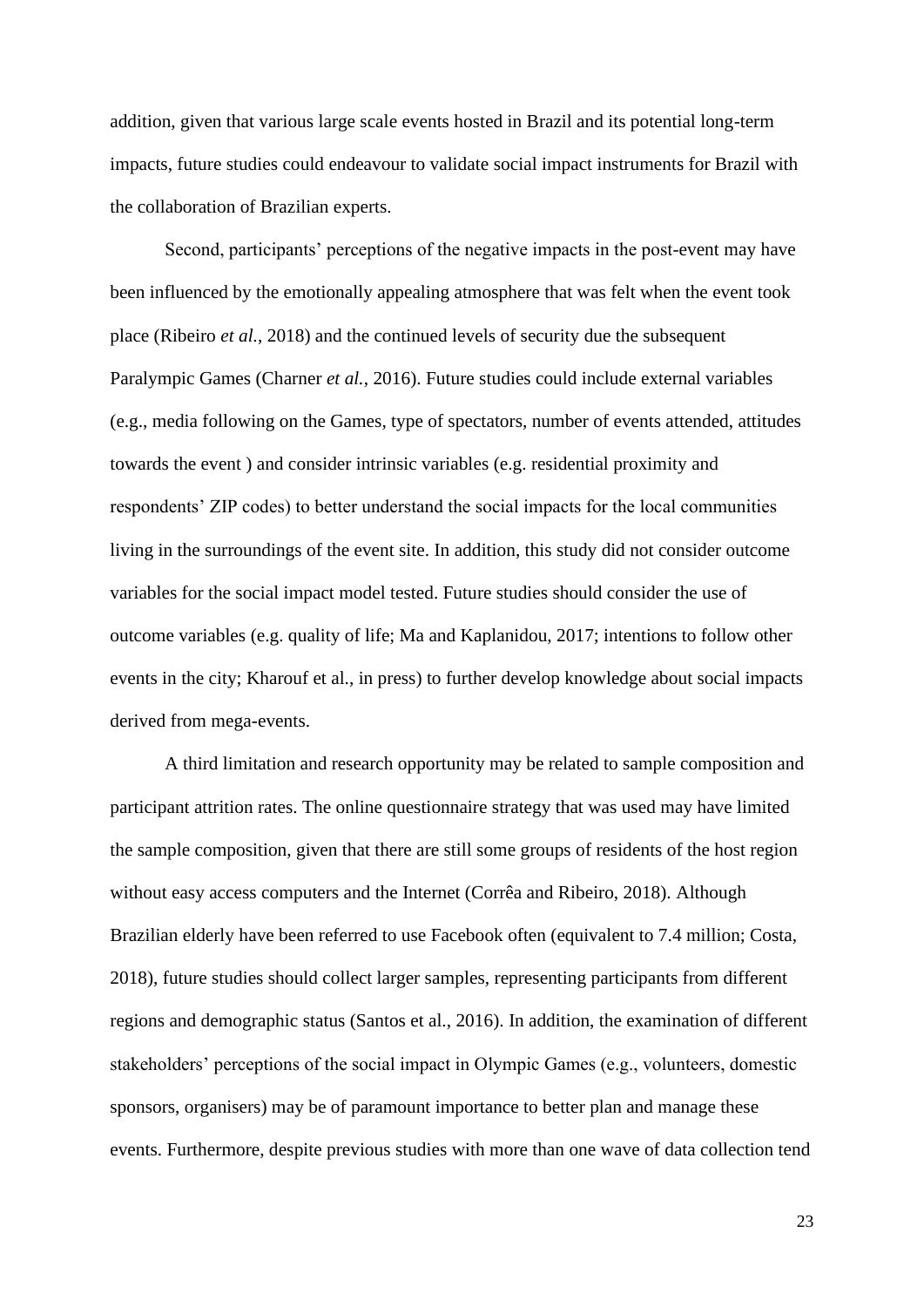to show participant attrition (e.g., Rocha, 2020; Lee et al., 2013), it is important that in future studies to maintain contact after the first data collection and provide positive survey experiences (e.g., acknowledgment messages, information about the progress of the study) to increase participant retention rates.

Fourth, despite the results of the current study suggest an increase of perceived positive social impact and a decrease of social conflicts in the short-term, anecdotal evidence seems to indicate critical long-term negative impacts such as the lack of maintenance and devastation of many sport facilities (e.g., Maracanã Stadium and Aquatic Stadium) (Charner and Darlington, 2017). Some projects linked to the legacy plan (e.g., the reform of rail stations, the *Maracanãzinho arena* and the *BRT Transbrasil)* are still awaiting developments (Gold and Gold, 2017). Thus, future research should complement citizens' perceptions with the collection of actual evidence of social impact (e.g., transport systems changes, carbon footprint reduction and engagement Rio's people) after the mega-events to better understand whether or not social impacts are maintained over time. An in-depth qualitative approach to citizens and other stakeholders may also contribute to better understand other benefits and costs that may not have been captured in the current study.

# **References**

- Al-Emadi, A., Kaplanidou, K., Diop, A., Sagas, M., Le, K.T., and Al-Ali, M. (2017), "2022 Qatar World Cup: impact perceptions among Qatar residents", *Journal of Travel Research,*  Vol. 56 No. 5, pp. 678–694.
- Ap, J. (1992), "Residents' perceptions on tourism impacts". *Annals of Tourism Research*, Vol. 19 No. 4, pp. 665–690.
- Balduck, A., M. Maes, and Buelens, M. (2011), "The social impact of the Tour de France: Comparisons of residents' pre- and post-event perceptions", *European Sport Management Quarterly*, Vol. 11 No. 2, pp. 91–113.
- Banville, D., P. Desrosiers, and Genet-Volet, Y. (2000), "Translating questionnaires and inventories using a cross-cultural translation technique", *Journal of Teaching in Physical Education,* Vol. 19 No. 3, pp. 374-387.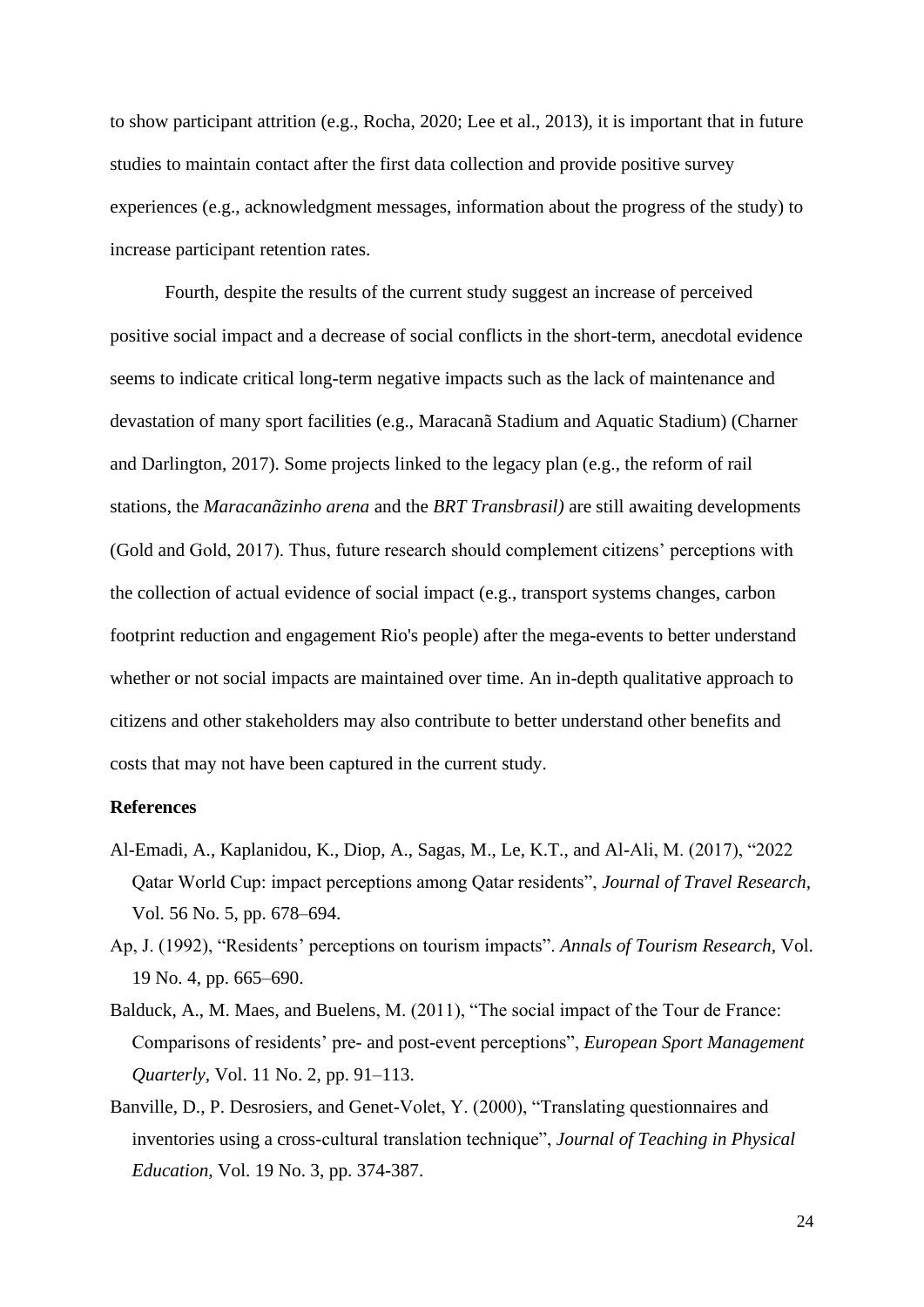- Bason, T. and Grix, J. (2018), "Planning to fail? Leveraging the Olympic bid", *Marketing Intelligence and Planning*, Vol. 36 No. 1, pp. 138-151.
- Biscaia, R., Correia, A., Santos, T., Ross, S., and Yoshida, M. (2017), "Service quality and value perceptions of the 2014 FIFA World Cup in Brazil" *Event Management: An International Journal*, Vol. 21 No. 2, pp. 201-216.
- Biscaia, R., S. Ross, M. Yoshida, A. Correia, A. Rosado, and Marôco, J. (2016), "Investigating the role of fan club membership on perceptions of team brand equity in football", *Sport Management Review*, Vol. 19 No. 2, pp. 157-170.
- Castillo, I., I. Tomás, I. Balaguer, A. M. Fonseca, C. Dias, and Duda, J. L. (2010), "The task and ego orientation in sport questionnaire: Testing for measurement invariance and latent mean differences in Spanish and Portuguese adolescents", *International Journal of Testing,* Vol. 10 No. 1, pp. 21–32.
- Cheung, G. W., and Rensvold, R. B. (2002), "Evaluating goodness-of-fit indexes for testing measurement invariance", *Structural Equation Modeling,* Vol. 9 No. 1, pp. 233–255.
- Chappelet, J.‐L. (2001), "Risk management for large-scale events: The case of the Olympic Winter Games", *European Journal for Sport Management,* Vol. 8 (Special Issue), pp. 6-21.
- Charner, F., Walsh, N. P. and Berlinger, J. (2016), "Rio military police beefs up Olympic security presence by a third", available at: [http://edition.cnn.com/2016/08/02/americas/rio](http://edition.cnn.com/2016/08/02/americas/rio-de-janeiro-security/index.html)[de-janeiro-security/index.html](http://edition.cnn.com/2016/08/02/americas/rio-de-janeiro-security/index.html) (accessed 8 August 2017).
- Chen, F., and Tian, L. (2015), "Comparative study on residents' perceptions of follow-up impacts of the 2008 Olympics", *Tourism Management*, Vol. 51 No. 1, pp. 263-281.
- Clark, J., Kearns, A. and Cleland, C. (2016), "Spatial scale, time and process in mega-events: The complexity of host community perspectives on neighbourhood change", *Cities*, Vol. 53 No. 1, pp. 87–97.
- Cohen, J. (1988), *Statistical power analysis for the behavioural sciences* (2nd ed.), Lawrence Erlbaum, Hillsdale, WA.
- Cole, C. (2016), "First Olympic Games held in South America will likely be last if Rio can't deliver", available at: http://nationalpost.com/sports/olympics/first-olympic-games- heldin-south-america-will-likely-be-last-if-rio-cant-deliver/wcm/183ba4f7-4d3f-4971-a94a-9b28d58cbd2b (accessed 11 May 2017).
- Costa, D. (2018), "Elderly is the fastest growing group in social network", available at: https://oglobo.globo.com/economia/terceira-idade-o-grupo-que-mais-cresce-em-redesocial-23208824 (accessed 28 May 2020).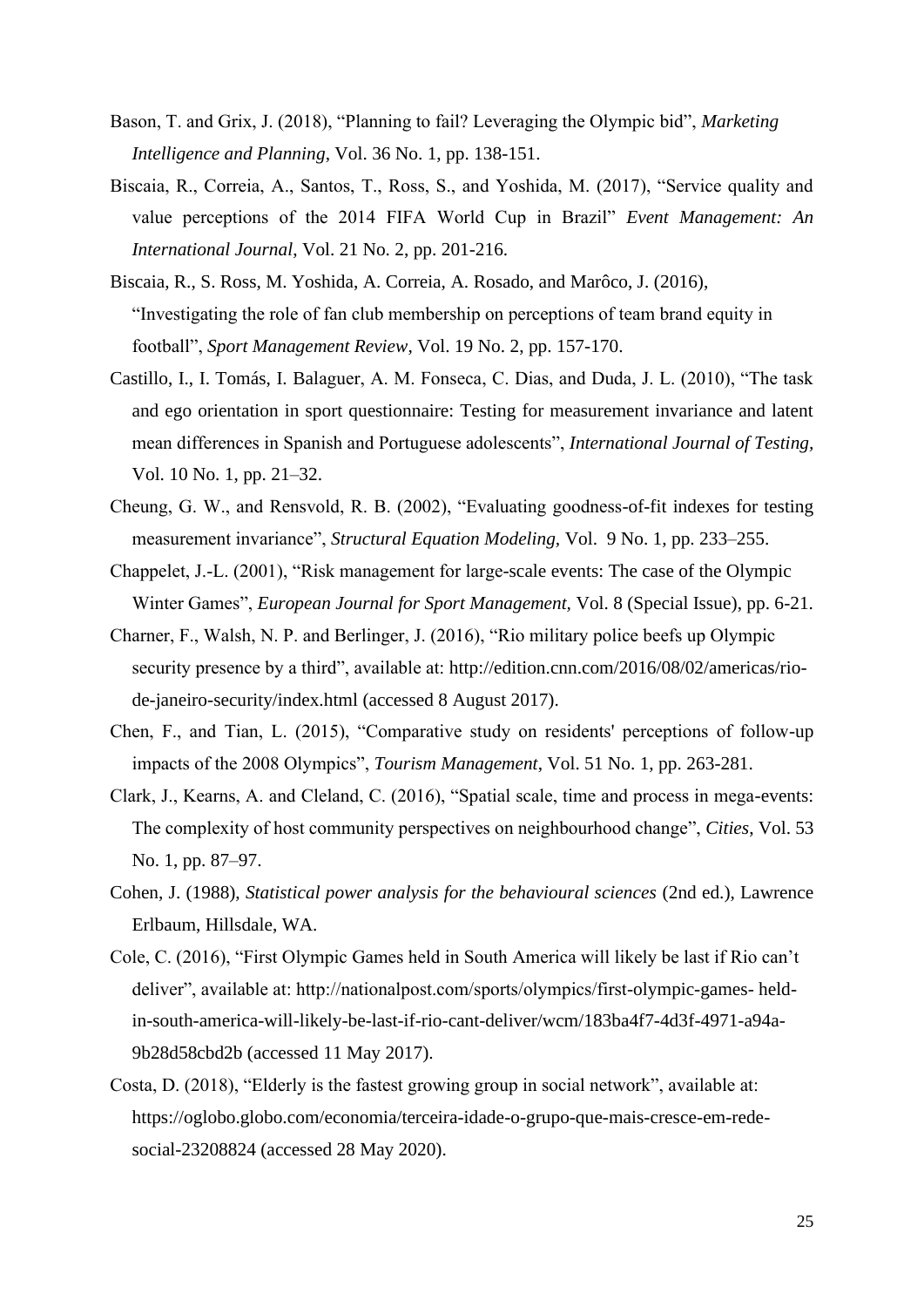- Cornelissen, S. (2004), "Sport mega-events in Africa: processes, impacts and prospects", *Tourism and Hospitality Planning & Development*, Vol. 1 No. 1, pp. 39-55
- Corrêa, M. and Ribeiro, E. (2018), "Brazil still has 21 million homes without internet", *Globo*, available at: https://oglobo.globo.com/economia/brasil-ainda-tem-21-milhoes- delares-sem-internet-22416813 (accessed 4 June 2019).
- Cropanzano, R., and Mitchell, M. (2005), "Social exchange theory: An interdisciplinary review", *Journal of Management,* Vol. 31 No. 6, pp. 874-900.
- Deccio, C., and Baloglu, S. (2002), "Nonhost community resident reactions to the 2002 Winter Olympics: The spillover impacts", *Journal of Travel Research*, Vo. 41 No. 1, pp. 46–56.
- Duignan, M. B. and Mcgillivray, D. (2019), "Walking Methodologies, Digital Platforms and the Interrogation of Olympic Spaces: The '#RioZones-Approach'", *Tourism Geographies*, DOI: 10.1080/14616688.2019.1586988
- Duignan, M.B., I. Pappalepore, and Everett, S. (2019), "The 'Summer of Discontent': Exclusion and Communal Resistance at the London 2012 Olympics", *Tourism Management*, Vol.70 No. 1, pp.355-367.
- Flyvbjerg, B., Budzier, A., and Stewart, A., (2016). The oxford Olympics study 2016: cost and cost overrun at the games. In: Said Business School Working Papers. <https://doi.org/10.2139/ssrn.2804554>
- Fredline, E., and Faulkner, B. (2000), "Host community reactions: A cluster analysis". *Annals of Tourism Research*, Vol. 27 No. 3, pp. 763–784.
- Fredline, E. (2005), "Host and guest relations and sport tourism", *Sport, Culture and Society*, Vol. 8 No. 2, pp. 263-279.
- Fornell, C., and Larcker, D. F. (1981), "Structural equation models with unobservable variables and measurement error: Algebra and statistics", *Journal of Marketing Research,* Vol. 18 No. 3, 382-388.
- Gaffney, C., and Robertson, C. (2018), "Smarter than Smart: Rio de Janeiro's Flawed Emergence as a Smart City", *Journal of Urban Technology*, Vol. 25 No. 3, pp. 47-64.
- Gibson, H., Walker, M., Thapa, B., Kaplanidou, K., Geldenhuys, S., and Coetzee, W. (2014), "Psychic income and social capital among host nation residents: A pre-post analysis of the 2010 FIFA World Cup in South Africa", *Tourism Management,* Vol.44 No.1, pp. 113-122.
- Giulianotti, R., Armstrong, G., Hales, G. and Hobbs, D. (2015), "Sport Mega-Events and Public Opposition: A Sociological Study of the London 2012 Olympics", *Journal of Sport & Social Issues*, Vol. 39 No. 2, pp. 99-119.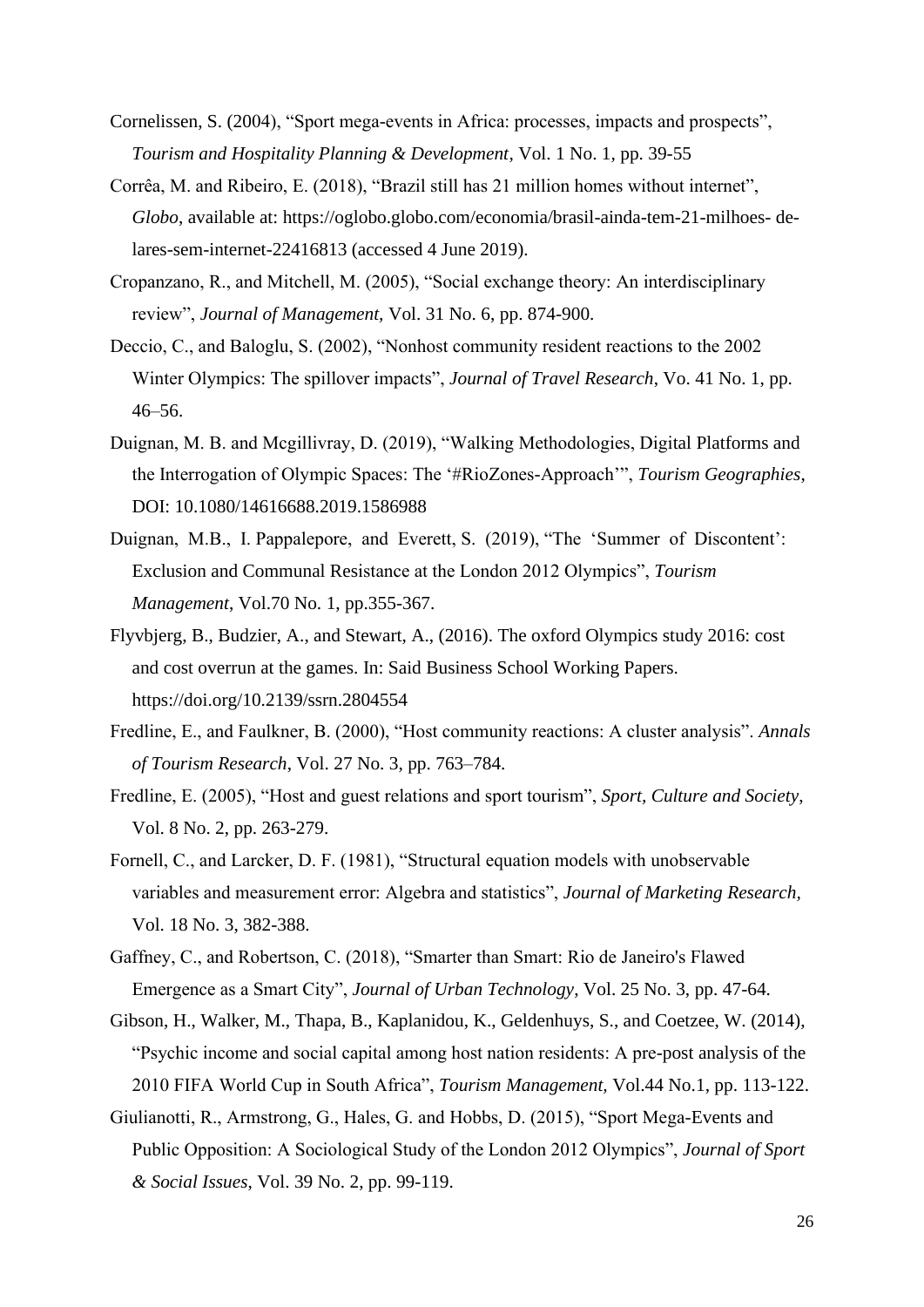- Grix, J., and Houlihan, B. (2014). "Sports Mega‐Events as Part of a Nation's Soft Power Strategy: The Cases of Germany (2006) and the UK (2012)", *The British Journal of Politics & International Relations*, Vol. 16 No. 4, pp. 572-596.
- Grix, J., P.M. Brannagan, and Houlihan, B. (2015). "Interrogating States' Soft Power Strategies: A Case Study of Sports Mega-Events in Brazil and the UK", G*lobal Society*, Vol. 29 No. 3, pp. 463-479.
- Gold, J. R., and Gold, M. M. (2017), *Olympic cities: City Agendas, Planning and the World's Games, 1896–2020* (3th ed.), Routledge, New York, NY.
- Gürsoy, D., G. Chi, J. Ai, and Chen, T. (2011), "Temporal change in resident perceptions of a megaevent: The Beijing 2008 Olympic Games", *Tourism Geographies: An International Journal of Tourism Space, Place and Environment*, Vol. 13 No. 2, pp. 299–324.
- Gürsoy, D., M. Milito, and Nunkoo, R. (2017), "Residents' support for a mega-event: The case of the 2014 FIFA World Cup, Natal, Brazil", *Journal of Destination Marketing & Management*, Vol. 6 No. 1, pp. 344–352
- Gratton, C., and Preuss, H. (2008), "Maximizing Olympic Impacts by Building up Legacies", *The International Journal of the History of Sport*, Vol. 25 No. 14, pp. 1922–1938.
- Hair, J. F., W. C. Black, B. Babin, and Anderson, R. E. (2009), *Multivariate data analyses* (7th ed.), Prentice Hall, New York, NY.
- Heere, B., M. Walker, G. Heather, B. Thapa, S. Geldenhuys, and Coetzee, W. (2013), "The power of sport to unite a nation: The social value of the 2010 FIFA World Cup in South Africa", *European Sport Management Quarterly*, Vol. 13 No. 4, pp. 450–471.
- Hiller, H. H. (2006), "Post-event Outcomes and the Post-modern Turn: The Olympics and Urban Transformations", *European Sport Management Quarterly*, Vol. 6 No. 4, pp.317-332.
- Hiller, H. H., and Wanner, R. A. (2016), "Public Opinion in Olympic Cities: From Bidding to Retrospection", *Urban Affairs Review*, Vol. 54 No. 5, pp. 962–993.
- Horne, J., and Manzenreiter, W. (2006), *Sport mega-events*, Blackwell Publishers, Oxford, UK.
- Huang, H., L. Mao, K. Kim, and Zhang, J. (2013), "Assessing the economic impacts of three major sport events in china: The perspective of attendees", *Tourism Economics*, Vol. 20 No. 6, pp. 1277–1296.
- Hsu, L.C., Ma, S.C. and Chang, C.H. (2014), "Resident reactions to staging Tour de Taiwan 2012: Comparison of pre- and post-event", *South African Journal for Research in Sport*, *Physical Education and Recreation*, Vol. 36 No. 1, pp. 67-84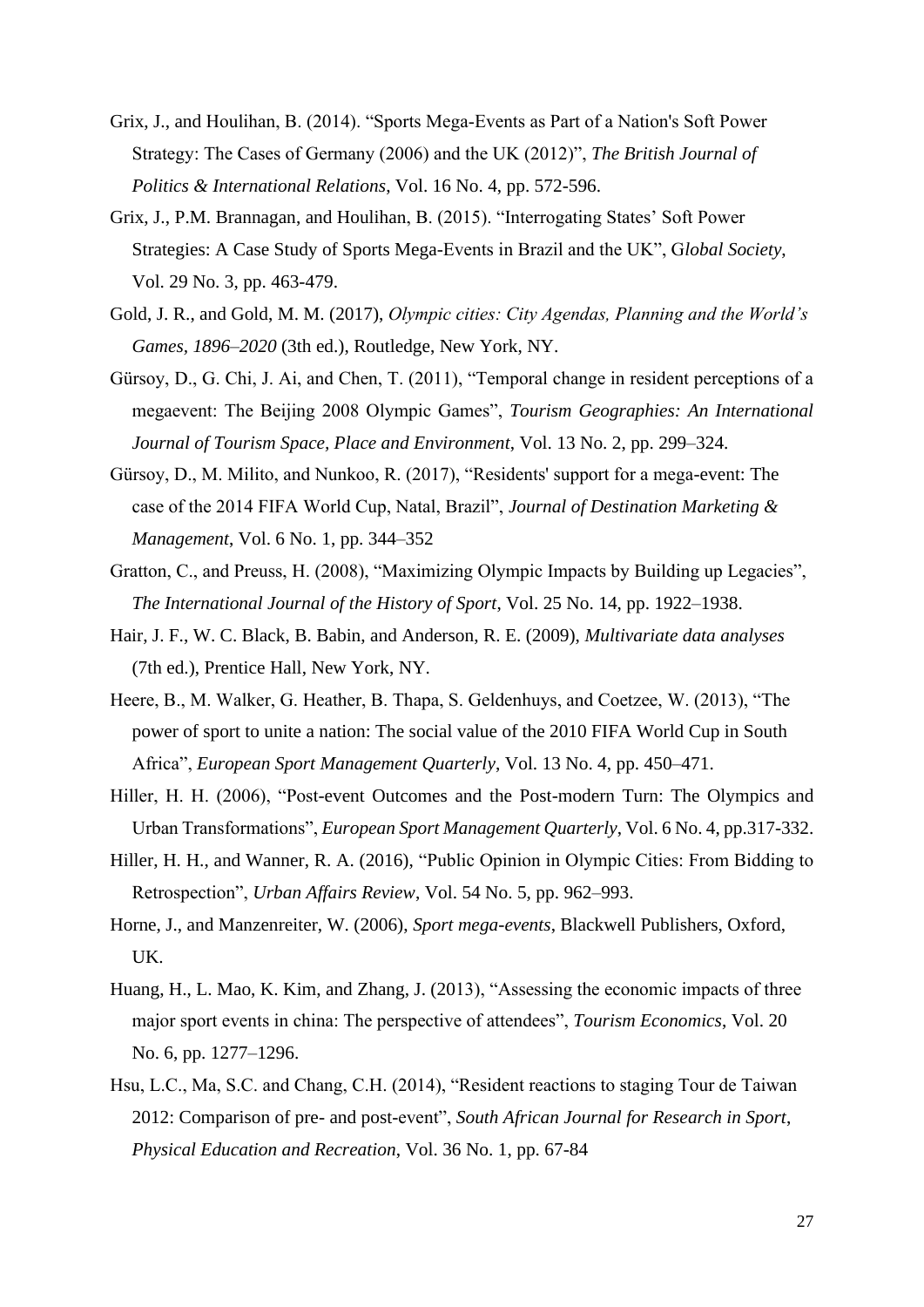- Inoue, Y. and Havard, T. (2014), "Determinants and consequences of the perceived social impact of a sport event", *Journal of Sport Management*, Vol. 28 No. 3, pp. 295-310.
- IOC (2014), "Olympic Agenda: 20 + 20 Recommendations", available at: https://stillmed.olympic.org/Documents/Olympic\_Agenda\_2020/Olympic\_Agenda\_2020- 20-20\_Recommendations-ENG.pdf, (accessed 25 June 2019).
- Japan Sports Agency (2016), "Activation of the region and the economy by sports". available at: http://www.mext.go.jp/sports/b\_menu/sports/mcatetop09/list/1372105.htm, (accessed 10 October 2019).
- Kahneman, D. and Tversky, A. (1979), "Prospect theory: an analysis of decision under risk", *Econometrica*, Vol. 47 No. 2, pp. 263-91.
- Kaplanidou, K. (2012), "The importance of legacy outcomes for Olympic Games four summer host cities residents' quality of life: 1996-2008", *European Sport Management Quarterly*, Vol. 12 No. 4, pp. 397-433.
- Kaplanidou, K., Al-Emadi, A, Sagas, M., Diop, A., and Fritz G. (2016), "Business legacy planning for mega events: The case of the 2022 World Cup in Qatar", *Journal of Business Research*, Vol. 69 No. 10, pp. 4103-4111.
- Karadakis, K. and Kaplanidou, K. (2012), "Legacy perceptions among host and non-host Olympic Games residents: a longitudinal study of the 2010 Vancouver Olympic Games", *European Sport Management Quarterly*, Vol. 12 No. 3, pp. 397-433.
- Kassens-Noor, E., (2019), "Transportation planning and policy in the pursuit of mega-events: Boston's 2024 Olympic bid", *Transport Policy*, Vol. 74 No. 1, pp. 239–245.
- Kharouf, H., Biscaia, R., Garcia-Perez, A., and Hickman, E. (*in press*), "Understanding online event experience: The importance of communication, engagement and interaction", *Journal of Business Research*, doi[:](https://doi.org/10.1016/j.jbusres.2019.12.037) <https://doi.org/10.1016/j.jbusres.2019.12.037>
- Kim, S., and Petrick, F. (2005), "Residents' perceptions on impacts of the FIFA 2002 World Cup: The case of Seoul as a host city", *Tourism Management*, Vol. 26 No. 1, pp. 25–38.
- Kim, H., D. Gürsoy, and Lee, S. (2006), "The impact of the 2002 World Cup on South Korea: comparisons of pre- and post-games", *Tourism Management*, Vol. 27, pp. 86-89.
- Kim, W., and Walker, M. (2012), "Measuring the social impacts associated with Super Bowl XLIII: Preliminary development of a psychic income scale", *Sport Management Review*, Vol. 15 No. 1, pp. 91–108.
- Kline, R. B. (1998), *Methodology in the social sciences. Principles and practice of structural equation modelling*, Guilford Press, New York, NY.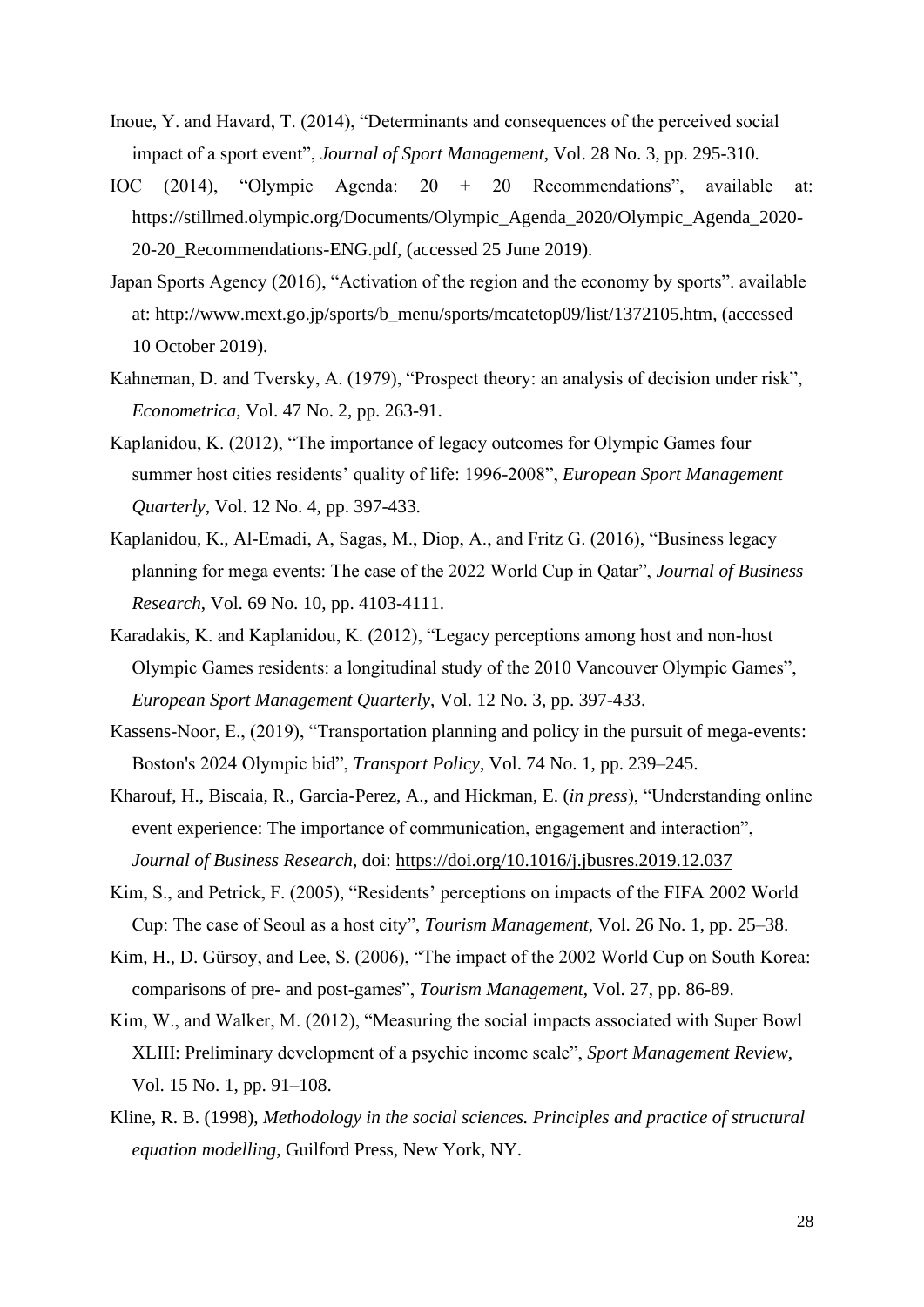- Lee, S., C. Lee, J. Kang, E. Lee and Jeon, Y. (2013), "Residents' perceptions of the 2008 Beijing Olympics: comparison of pre- and post-impacts", *International Journal of Tourism Research*, Vol. 15 No. 3, pp. 209–225.
- Liu, D. (2016), "Social impact of major sports events perceived by host community", *International Journal of Sports Marketing and Sponsorship,* Vol. 17 No. 1, pp. 78-91.
- Loehlin, J.C. (2003), *Latent variable models: An introduction to factor, path, and structural equation analysis* (4th ed.), Lawrence Erlhaum Associates, Mahwah, NJ.
- Lorde, T., D. Greenidge, and Devonish, D. (2011), "Local residents' perceptions of the impacts of the ICC Cricket World Cup 2007 on Barbados: Comparisons of pre- and post-games", *Tourism Management*, Vol. 32, pp. 349–356.
- Ma, J., X. Huang, and Huang, H. (2011), "F1 Chinese Grand Prix and the urban tourism development in Shanghai", *Sports Science Research*, Vol. 32 No. 6, pp. 22–27.
- Ma, S., S. Ma, J. Wu, and Rotherham, I. (2013), "Host residents' perception changes on major sport events". *European Sport Management Quarterly*, Vol. 13 No. 5, pp. 511–536.
- Ma, S.C., and Rotherham, I.D. (2015), "Residents' changed perceptions of sport event impacts: The case of the 2012 Tour de Taiwan", *Leisure Studies*, Vol.35 No.5, pp.616-637.
- Ma, S.C., and Kaplanidou, K. (2017), "Legacy perceptions among host Tour de Taiwan residents: The mediating effect of quality of life", *Leisure Studies*, Vol.36 No.3, pp.423-437.
- MacAloon, J.J. (2016), "Agenda 2020 and the Olympic movement", *Sport in Society: Cultures, Commerce, Media, Politics*, Vol. 19 No. 6, pp. 767-785.
- Mao, L., and Huang, H. (2016), "Social impact of Formula One Chinese Grand Prix: A comparison of local residents' perceptions based on the intrinsic dimension", *Sport Management Review*, Vol. 19 No. 3, pp. 306-318.
- McGillivray, D., Duignan, M. and Mielke, E. (2019), "Mega sport events and spatial management: zoning space across Rio's 2016 Olympic city", *Annals of Leisure Research.*  DOI: 10.1080/11745398.2019.1607509
- Mcdermott, R. (2000), "Risk-Taking in International Politics: Prospect Theory in American Foreign Policy", *American Political Science Association*. DOI: 10.2307/2585915
- Mitchell, H. and Stewart, M.F., (2015), "What should you pay to host a party? An economic analysis of hosting sports mega-events", *Applied Economics,* Vol.47 No.15,pp. 1550–1561
- Müller, M. (2017a), "Approaching paradox: Loving and hating mega-events", Tourism Management, Vo. 63 No. 1, pp. 234-241.
- Müller, M. (2017b), "How mega-events capture their hosts: event seizure and the World Cup 2018 in Russia", *Urban Geography*, Vol. 38 No. 8, pp. 1113-1132.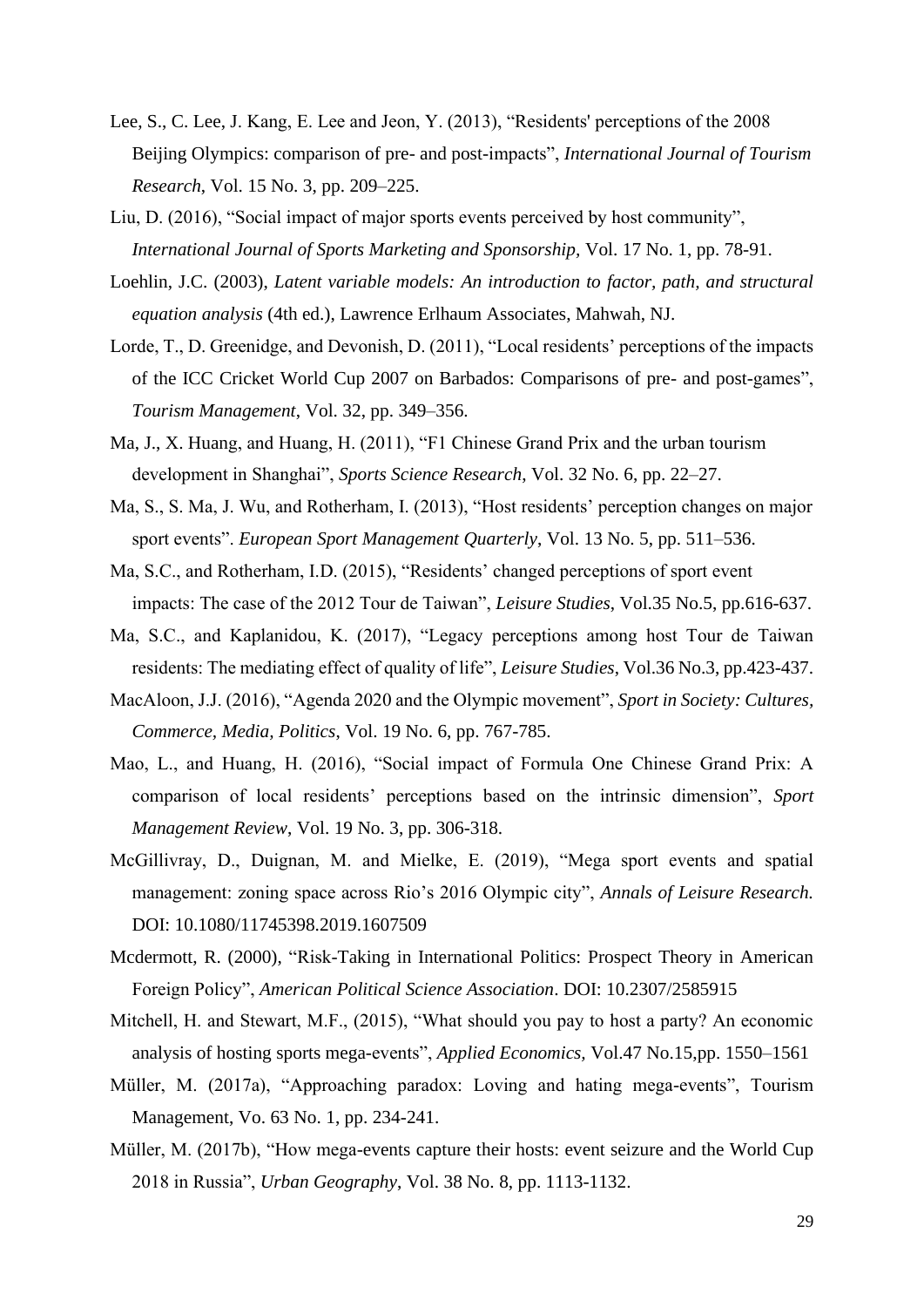- Pappalepore, I., and Duignan, M. B. (2016), "The London 2012 cultural programme: A consideration of Olympic impacts and legacies for small creative organisations in east London", *Tourism Management*, Vol. 54 No. 1, pp. 344-355.
- Parent, M. and Chappelet, J-L. (2015), *Routledge Handbook of Sports Event Management*, Routledge International Handbooks*,* London and New York, NY.
- Pearce, P.L., G. Moscardo, and Ross, G. F. (1996), *Tourism community relationships*, Pergamon Press Oxford, United Kingdom, UK.
- Pillay, U., and Bass, O. (2008), "Mega-events as a response to poverty reduction: The 2010 FIFA World Cup and its urban development implications", *Urban Forum,* Vol. 19 No. 1, pp. 329–346.
- Ponte, L. and Campos, R. (2018), "Taste Transformation in the Context of Social Mobility", *Brazilian Administration Review*, Vol. 15 No. 2, pp. 1-18.
- Powell, M. (2016), "Rio Games highlight problems with the Olympic model", available at: [https://www.nytimes.com/2016/08/24/sports/olympics/rio-games-highlight-problems](https://www.nytimes.com/2016/08/24/sports/olympics/rio-games-highlight-problems-model.html)[model.html](https://www.nytimes.com/2016/08/24/sports/olympics/rio-games-highlight-problems-model.html) (accessed 11 October 2017).
- Preuss, H., and Solberg, H. A. (2006), "Attracting major sporting events: The role of local residents", *European Sport Management Quarterly*, Vol. 6 No. 1, pp. 391–411.
- Preuss, H., (2015), "A framework for identifying the legacies of a mega sport event", *Leisure Studies*, Vol. 34 No. 6, pp. 643–664.
- Preuss, H., (2019), "Event legacy framework and measurement", *International Journal of Sport Policy and Politics*, Vol. 11 No. 1, pp. 103-118.
- Price, G. (2016), "Rio Olympics Problems: 14 Things That Have Gone Wrong At the 2016 Summer Games", available at: http://www.ibtimes.com/rio-olympics-problems-14-thingshave-gone-wrong-2016-summer-games-2398944 (accessed 11 December 2016).
- Rekow, L. (2016), "Rio De Janeiro's Olympic Legacy: Public Security for Whom?", *Journal of Human Security*, Vol. 12 No. 1, pp. 74-90.
- Ribeiro, T., A. Correia, R. Biscaia, and Figueiredo, C. (2018), "Examining service quality and social impact perceptions of the 2016 Rio de Janeiro Olympic Games", *International Journal of Sports Marketing and Sponsorship*, Vol. 19 No. 2, pp. 160-177.
- Ribeiro, T., Correia, A, Biscaia, R., and Bason, T. (2020, in press). Organizational issues in sport mega-events: a systematic review. *Event Management*. DOI: https://doi.org/10.3727/152599519X15506259856570.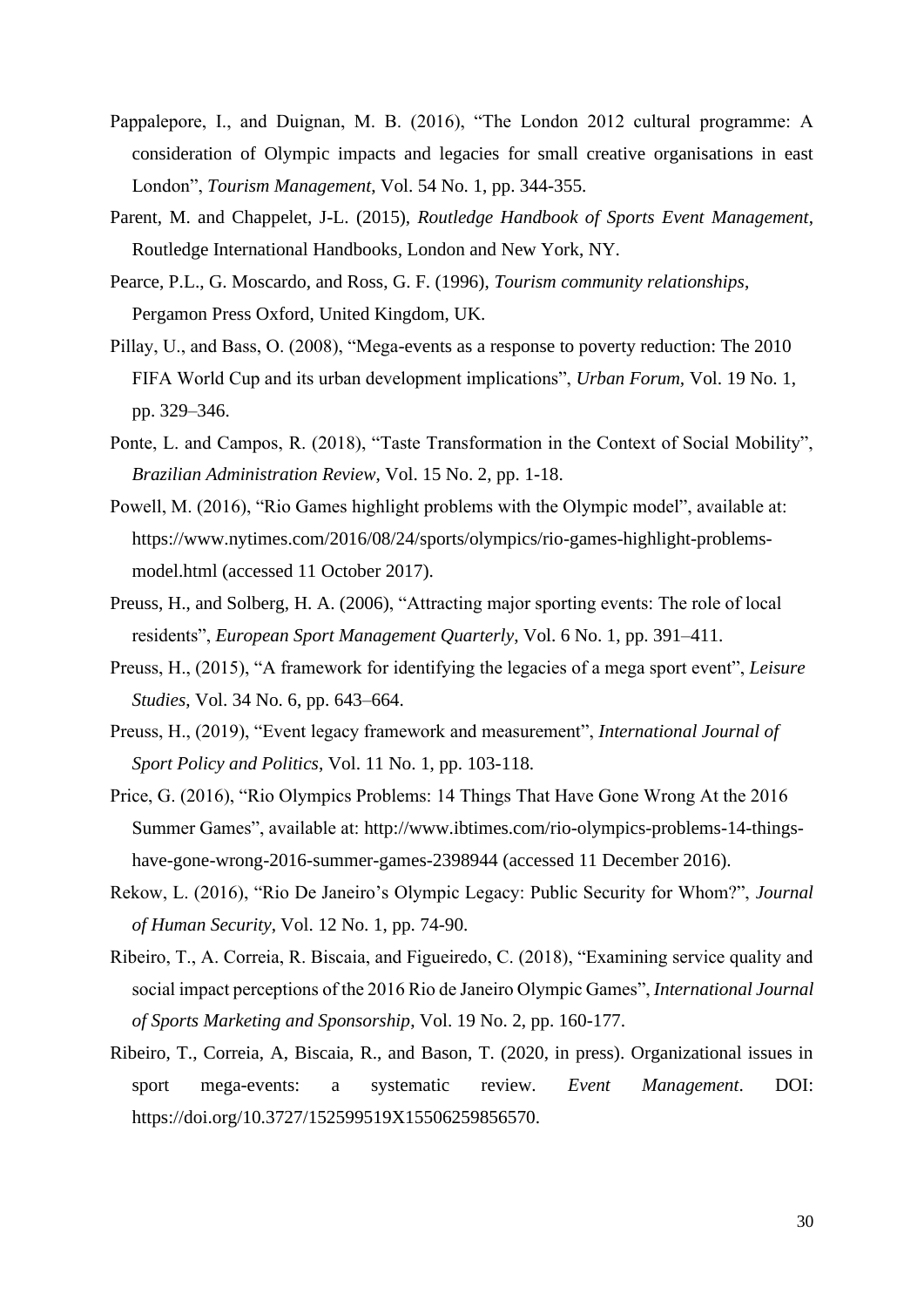- Rio Popular Committee. (2015), "Mega-Events and Human Rights Violations in Rio de Janeiro - Dossier of the Popular World Cup and Olympics Committee of Rio de Janeiro", available at: https://br.boell.org/sites/default/files/dossiecomiterio2015\_-\_portugues.pdf
- Ritchie, B. W., R. Shipway, and Cleeve, B. (2009), "Resident perceptions of mega-sporting events: A non-host city perspective of the 2012 London Olympic Games", *Journal of Sport and Tourism*, Vol. 14 No. (2–3), pp. 143–167.
- Rocha, C. M., and Fink, J. S. (2017), "Attitudes toward attending the 2016 Olympic Games and visiting Brazil after the games", *Tourism Management Perspectives,* Vol. 22 No. 1, pp. 17–26.
- Rocha, C. M. (2020), "Temporal Variations in the Relationship Between Legacies and Support: A Longitudinal Case Study in Rio 2016 Olympic Games", *Journal of Sport Management,* Vol. 34 No. 2, pp. 130-146.
- Rose, A.K. and Spiegel, M. M. (2011), "The Olympic effect", *The Economic Journal*, Vol. 121 No. 553, pp. 621-903.
- Santos, T., A. Correia, R. Biscaia, C. Araújo, C. Pedroso, F. Stinghen, P. Azevedo, S. Moleta, V. Costa, and Menezes, V. (2016), "The quality of the 2014 FIFA World Cup in Brazil at the host cities", *Movimento*, Vol. 22 No. 2, pp. 611-624.
- Santos Neto, S.C., V. D.Cardoso, T. Santos, A.F.S. Oliveira, D.R Terezani, and Haiachi, M.C. (2018), "Rio 2016 Olympics: Urban regeneration and social legacy", *Journal of Human Sport and Exercise*, Vol. 13 No. 1, pp. 116-133.
- Schreiber, J. B., A. Nora, F. K. Stage, E. A. Barlow, and King, J. (2006), "Reporting structural equation modeling and confirmatory factor analysis results: A review", *The Journal of Educational Research*, Vol. 99 No. 1, pp. 323–337.
- Shipway, R., and Brown, L. (2007), "Challenges for a Regional Cultural Programme of the London 2012 Games", *Culture the Olympics*, Vol. 9 No. 5, pp. 21-35.
- Stevens, T. (2016), "I was moved by the pride of the people Brazilian readers reflect on the Olympics", available at: https://www.theguardian.com/sport/2016/aug/23/rio-brazilreaders-reflect-olympic-games (accessed 4 October 2017).
- Taks, M. (2013), "Social sustainability of non-mega sport events in a global world", *European Journal for Sport and Society*, Vol. 10 No 1, pp. 121–141.
- Taks, M., L. Chalip, and Green, B. C. (2015), "Impacts and strategic outcomes from nonmega sport events for local communities", *European Sport Management Quarterly*, Vol. 15 No. 1, pp. 1-6.